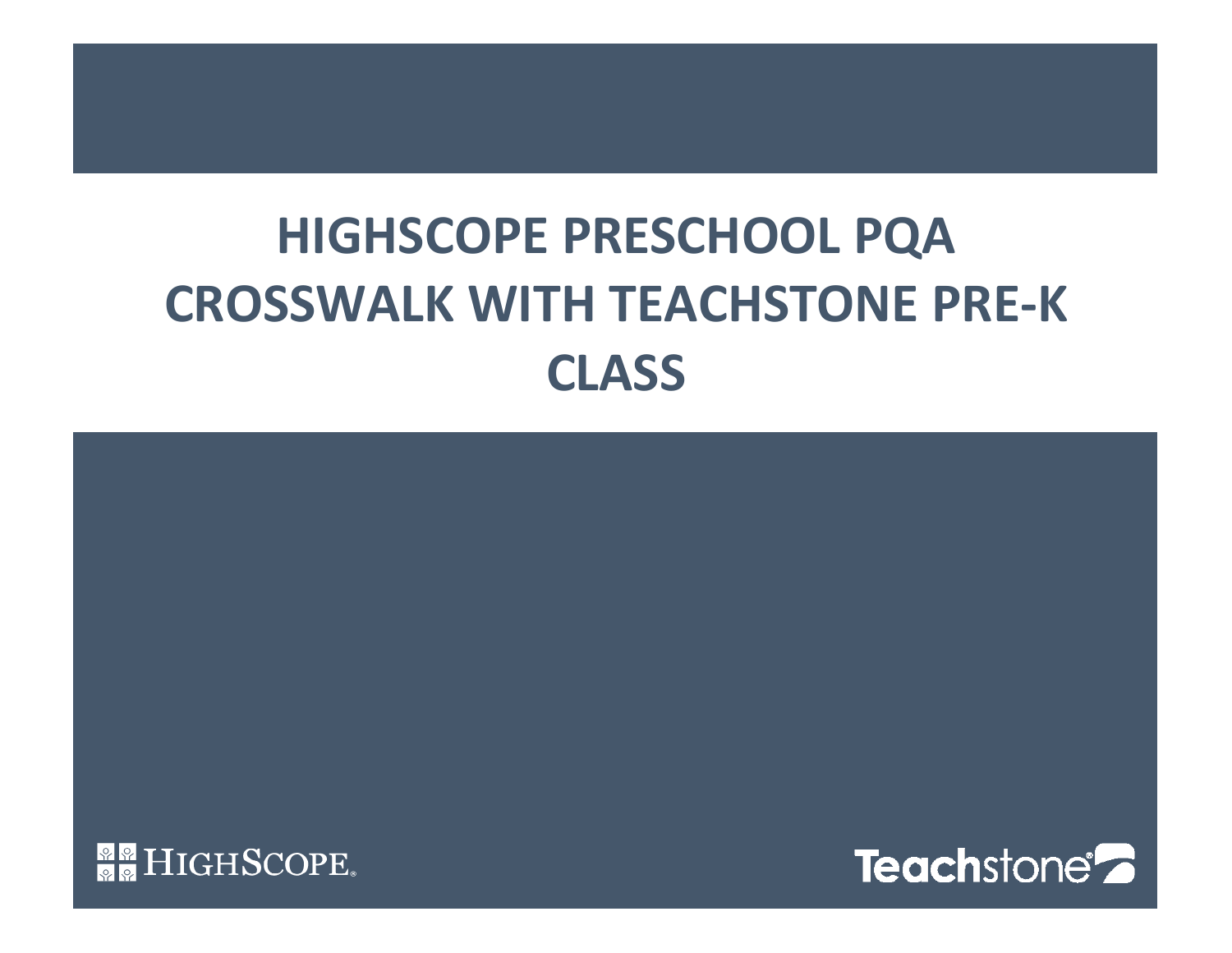### **Table of Contents**

|      | Overview of the Relationship between the HighScope Preschool Program Quality Assessment (PQA) and the Pre-K Classroom Assessment |  |
|------|----------------------------------------------------------------------------------------------------------------------------------|--|
| Ι.   |                                                                                                                                  |  |
| П.   |                                                                                                                                  |  |
| III. |                                                                                                                                  |  |
| IV.  |                                                                                                                                  |  |
|      |                                                                                                                                  |  |
| L.   |                                                                                                                                  |  |
| П.   |                                                                                                                                  |  |
| III. |                                                                                                                                  |  |
|      |                                                                                                                                  |  |
| I.   |                                                                                                                                  |  |
| II.  |                                                                                                                                  |  |
| III. |                                                                                                                                  |  |

HighScope preschool PQA crosswalk with Teachstone pre-K CLASS

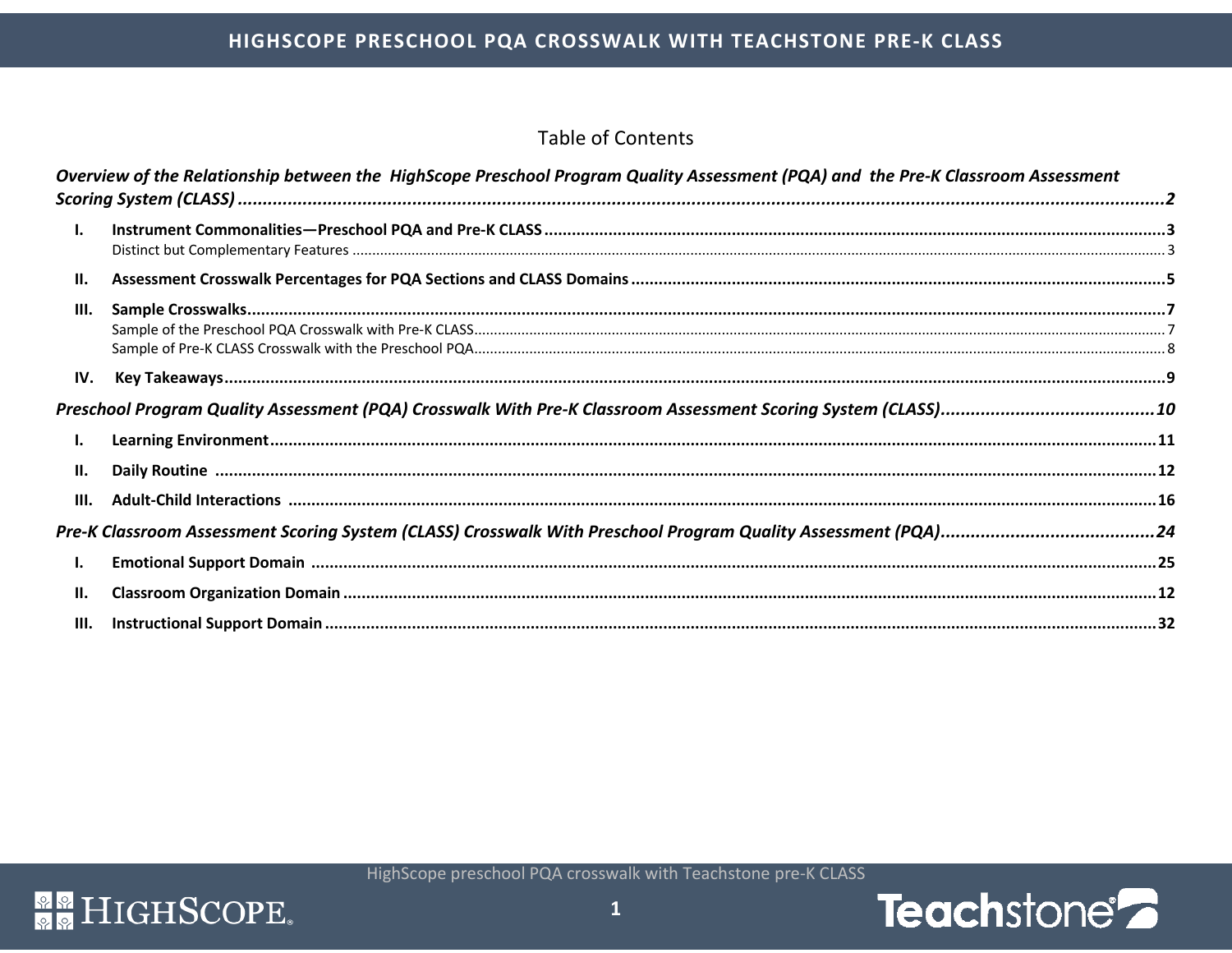#### **HIGHSCOPE PRESCHOOL PQA CROSSWALK WITH TEACHSTONE PRE-K CLASS**

### <span id="page-2-0"></span>**[Overview of the Relationship b](#page-16-0)etween the HighScope Program Quality Assessment (PQA) and the Classroom Assessment Scoring System (CLASS)**

These crosswalks were jointly developed by the HighScope® Educational Research Foundation and Teachstone® to show the connections between HighScope's Program Quality Assessment (PQA) and Teachstone's Classroom Assessment Scoring System® (CLASS®) observation tools.

Both the PQA and CLASS tools are designed to capture the quality of experiences that programs provide for young children. Both have unique features that provide a comprehensive view of the information being collected and strengthen program practices through ongoing improvement goals.

The development of these crosswalks will help users identify the relationship between the tools and serve as a resource particularly for those agencies that require programs to utilize both tools to support and improve teaching practices and child outcomes. When programs use quality assessment data to make informed decisions for continuous quality improvement, they are more effective in providing high quality experiences for young children and families.



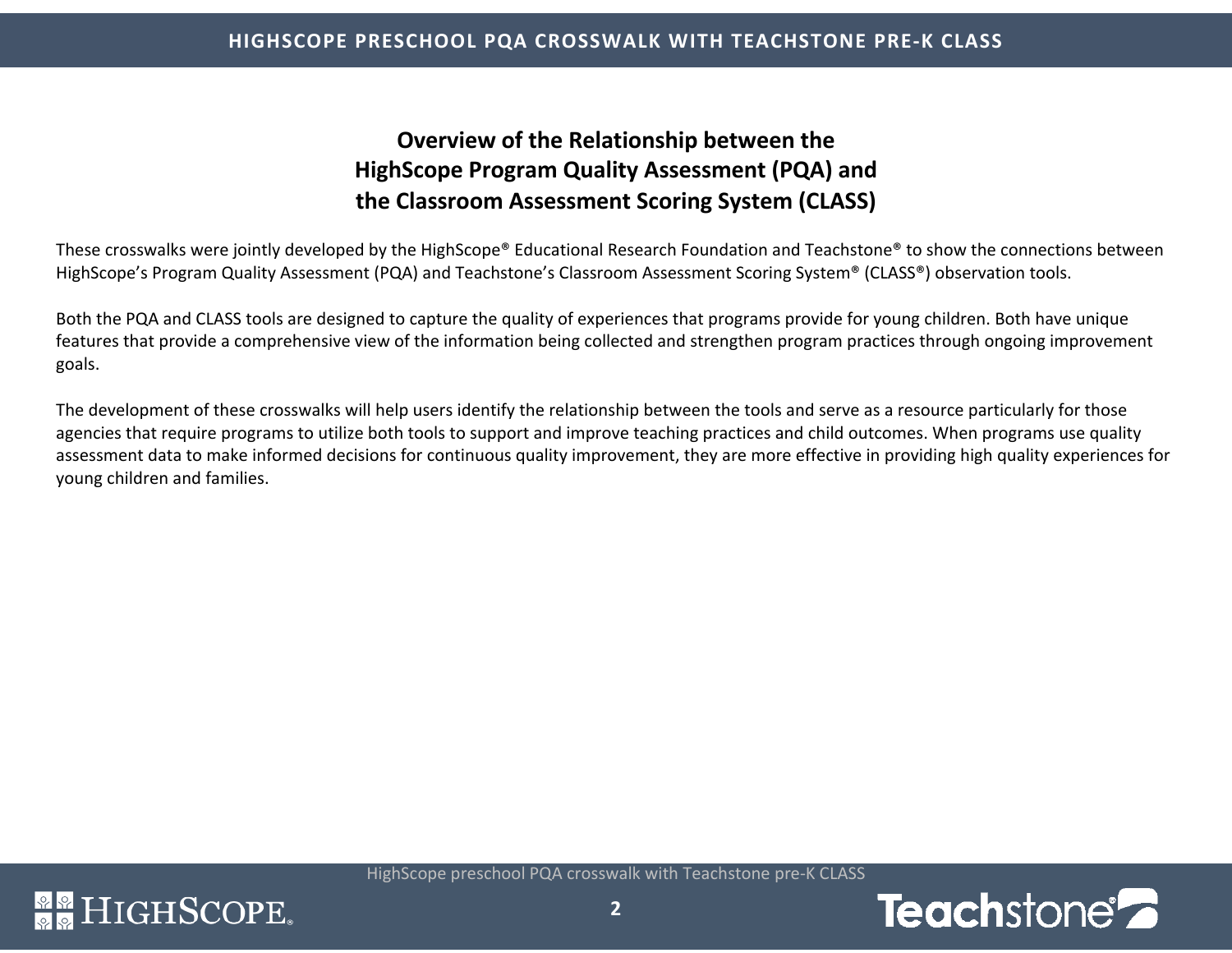### <span id="page-3-0"></span>**I. Instrument Commonalities—Preschool PQA and Pre-K CLASS**

Both the PQA and CLASS instruments are designed to assess the quality of early childhood programs and identify quality improvement goals. The PQA looks at both structural (learning environment, routines, curriculum and assessment) and process (adult-child interactions) quality of a program as well as implementation of the HighScope curriculum. Whereas, CLASS looks primarily at process (adult-child interactions) quality and how teachers use a curriculum and the strength of the interactions between teachers and children. Both PQA and CLASS intersect on process quality through effectively measuring teacher-child interactions.

#### Additional features:

- Driven by research that demonstrates the positive relationship between teacher-child interactions, effective teaching practices, and child outcomes
- Values indicators of program quality that directly and indirectly impact positive child outcomes
- Provides access to additional resources to support programs and early childhood professionals
- Assessment data is used as an ongoing coaching tool to set goals for improvement
- <span id="page-3-1"></span>• Data collection process is conducted and monitored for fidelity (reliability test)

#### **Distinct but Complementary Features**

|              | <b>HighScope Program Quality Assessment (PQA)</b>                                                                                                                                                                                                                                                               | <b>CLASS Assessment</b>                                                                                                         |
|--------------|-----------------------------------------------------------------------------------------------------------------------------------------------------------------------------------------------------------------------------------------------------------------------------------------------------------------|---------------------------------------------------------------------------------------------------------------------------------|
| <b>Focus</b> | Comprehensive focus on indicators of program quality centered around<br>four domains (learning environment, daily routine, adult-child interactions<br>and curriculum planning and child observation/assessment).                                                                                               | Specific focus on indicators of program quality associated with<br>teacher-child interactions and effective teaching practices. |
| <b>Use</b>   | Primary use is to assess and improve the quality of program practices and<br>curriculum implementation. Other uses are self- assessment, ongoing<br>coaching, observation-feedback, identifying preservice and in-service<br>training, research and dissemination of the effectiveness of program<br>practices. | Used to assess and improve the quality of classroom practices                                                                   |

HighScope preschool PQA crosswalk with Teachstone pre-K CLASS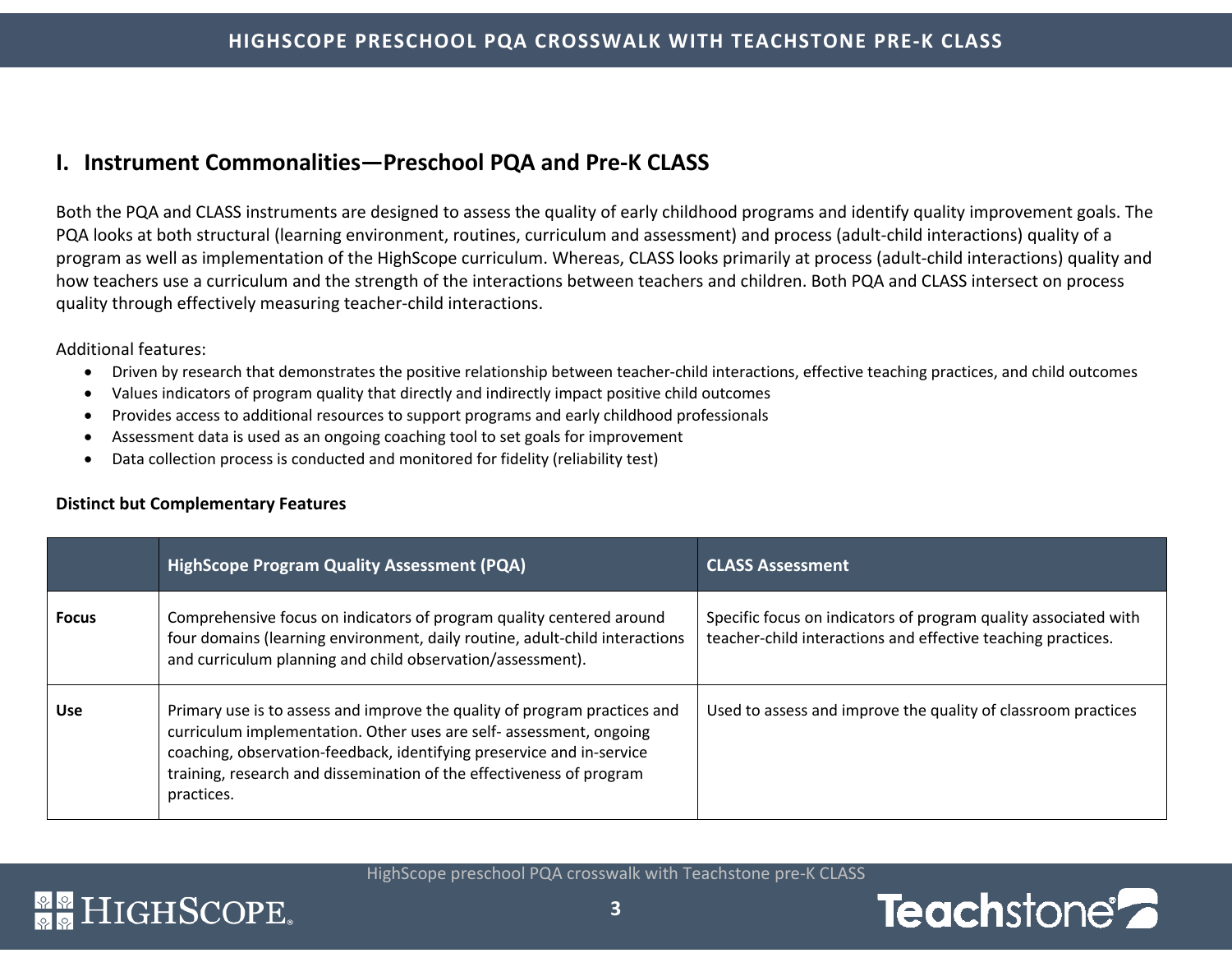| <b>Purpose</b>                                                                                                                                                                                                                                                                                                             | Intentionally developed to support the needs of professionals,<br>administrators, and private/public funders to improve all aspects of<br>program quality and provide high quality early learning experiences for all<br>children as well as attaining HighScope certification (teacher, trainer,<br>program). | Intentionally developed to support the needs of professionals,<br>administrators, and private/public funders to improve teacher-<br>child interactions and provide high quality early learning<br>experiences to all children.                                                       |
|----------------------------------------------------------------------------------------------------------------------------------------------------------------------------------------------------------------------------------------------------------------------------------------------------------------------------|----------------------------------------------------------------------------------------------------------------------------------------------------------------------------------------------------------------------------------------------------------------------------------------------------------------|--------------------------------------------------------------------------------------------------------------------------------------------------------------------------------------------------------------------------------------------------------------------------------------|
| Continuous quality improvement supports and quality assurance functions<br><b>Resources</b><br>are provided through comprehensive observer support and professional<br>development resources including online and face-to-face training, online<br>reliability tests, print and online instruments, and coaching training. |                                                                                                                                                                                                                                                                                                                | Continuous quality improvement supports and quality assurance<br>functions are provided through comprehensive observer<br>support and professional development resources including<br>online courses, face-to-face and hybrid training, train-the-trainer<br>programs, and coaching. |
|                                                                                                                                                                                                                                                                                                                            | Various resources are available at www.highscope.org                                                                                                                                                                                                                                                           | Various resources are available at www.teachstone.com.                                                                                                                                                                                                                               |
| <b>Methods</b>                                                                                                                                                                                                                                                                                                             | Sample size of classrooms/groups observed vary depending on program or<br>organizational quality improvement goals.                                                                                                                                                                                            | Sample size of classrooms/groups observed vary depending on<br>program or organizational quality improvement goals.                                                                                                                                                                  |
|                                                                                                                                                                                                                                                                                                                            | PQA scores reflect the quality of the classroom being observed; program-<br>wide sampling process may be used to assess all aspects of quality<br>including adult-child interactions in the whole program.                                                                                                     | CLASS scores reflect the quality of the classrooms being<br>observed; program-wide sampling process may be used to<br>assess the quality of the teacher-child interactions in the whole<br>program.                                                                                  |
| Criteria                                                                                                                                                                                                                                                                                                                   | Source of evidence is observations (anecdotes; posted routine;<br>lists/photos of materials; classroom/outdoor diagrams; clarifying<br>questions) and interviews by reliable observers.                                                                                                                        | Source of evidence is observations conducted by reliable<br>observers.                                                                                                                                                                                                               |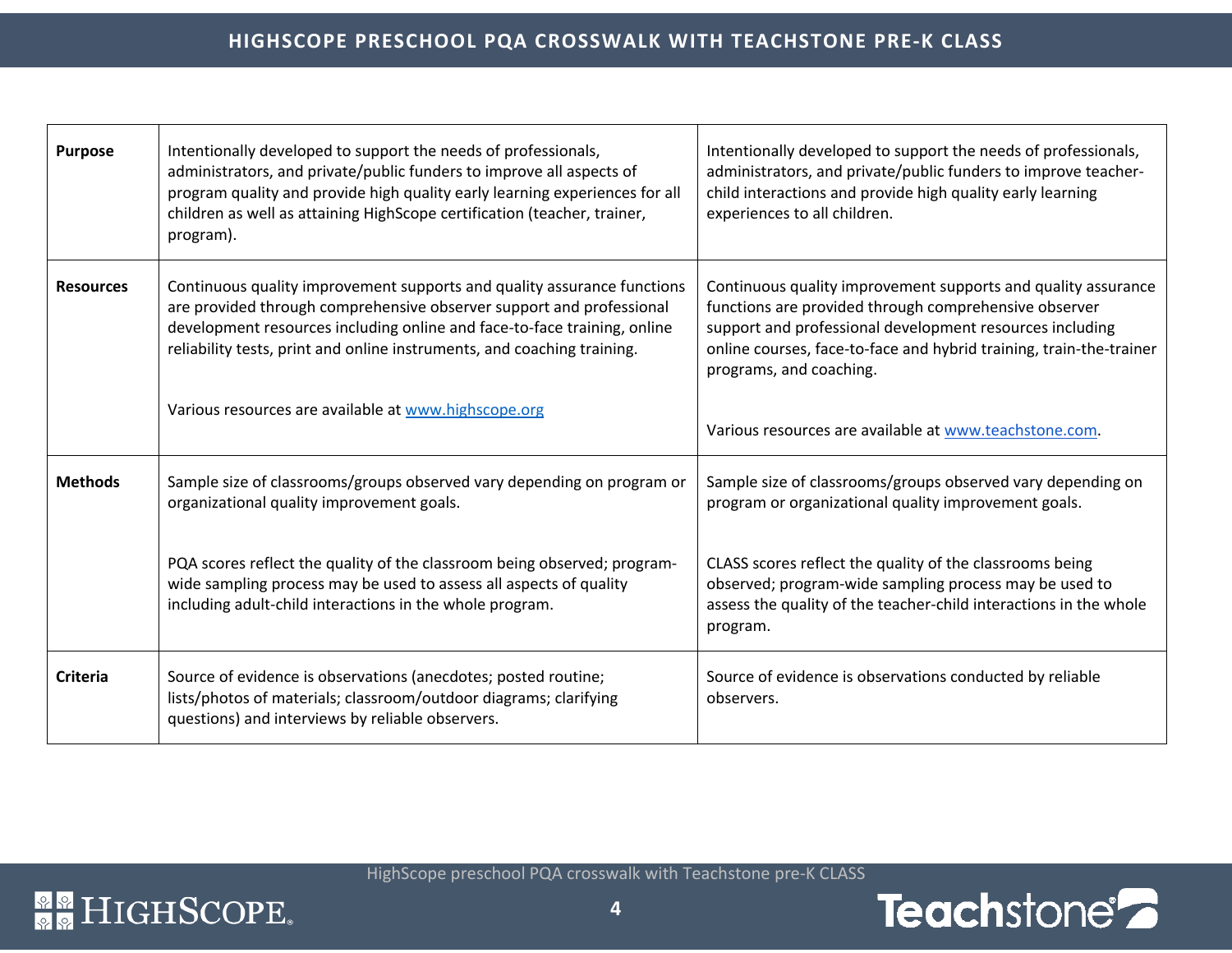### **II. Assessment Crosswalk Percentages for PQA Sections and CLASS Domains**

To guide the crosswalk development, definitions were created to determine how closely each PQA item and CLASS dimension aligned. Table 1 represents those definitions ranging from full match to no match.

| Table 1. Definitions of "Match" descending to "No Match" |                                                                                                                                                                                                                                                                                                             |  |  |
|----------------------------------------------------------|-------------------------------------------------------------------------------------------------------------------------------------------------------------------------------------------------------------------------------------------------------------------------------------------------------------|--|--|
| <b>Full Match</b>                                        | The PQA contains combined rows within an item that together match the CLASS indicator and/or dimension. A classroom<br>scoring in the high range of CLASS within these specific indicators and/or dimensions could potentially also meet those<br>specific rows within an item in the PQA.                  |  |  |
| Nearly Full Match                                        | The PQA contains combined rows within an item that together closely match the CLASS indicator and/or dimension. A<br>classroom scoring in the high range of CLASS within these specific indicators and/or dimensions could potentially also meet<br>those specific rows within an item in the PQA.          |  |  |
| <b>Partial Match</b>                                     | The PQA contains some combined rows within an item that together partially match the CLASS indicator and/or dimension.<br>A classroom scoring in the high range of CLASS within these specific indicators and/or dimensions could potentially also<br>meet those rows within an item in the PQA.            |  |  |
| Less than Partial<br>Match                               | The PQA contains a few combined rows within an item that together less than partially match the CLASS indicator and/or<br>dimension. A classroom scoring in the high range of CLASS within these specific indicators and/or dimensions could<br>potentially also meet those rows within an item in the PQA. |  |  |
| No match                                                 | The PQA does not contain rows/items that match the CLASS indicator and/or dimension at this time or the CLASS does not<br>observe this type of data.                                                                                                                                                        |  |  |

Match percentages were calculated from PQA to CLASS and CLASS to PQA to check for consistency across each tool. Both calculations are presented in the tables below to show the slight differences in how the match definitions applied in each instrument.

HighScope preschool PQA crosswalk with Teachstone pre-K CLASS

<span id="page-5-0"></span>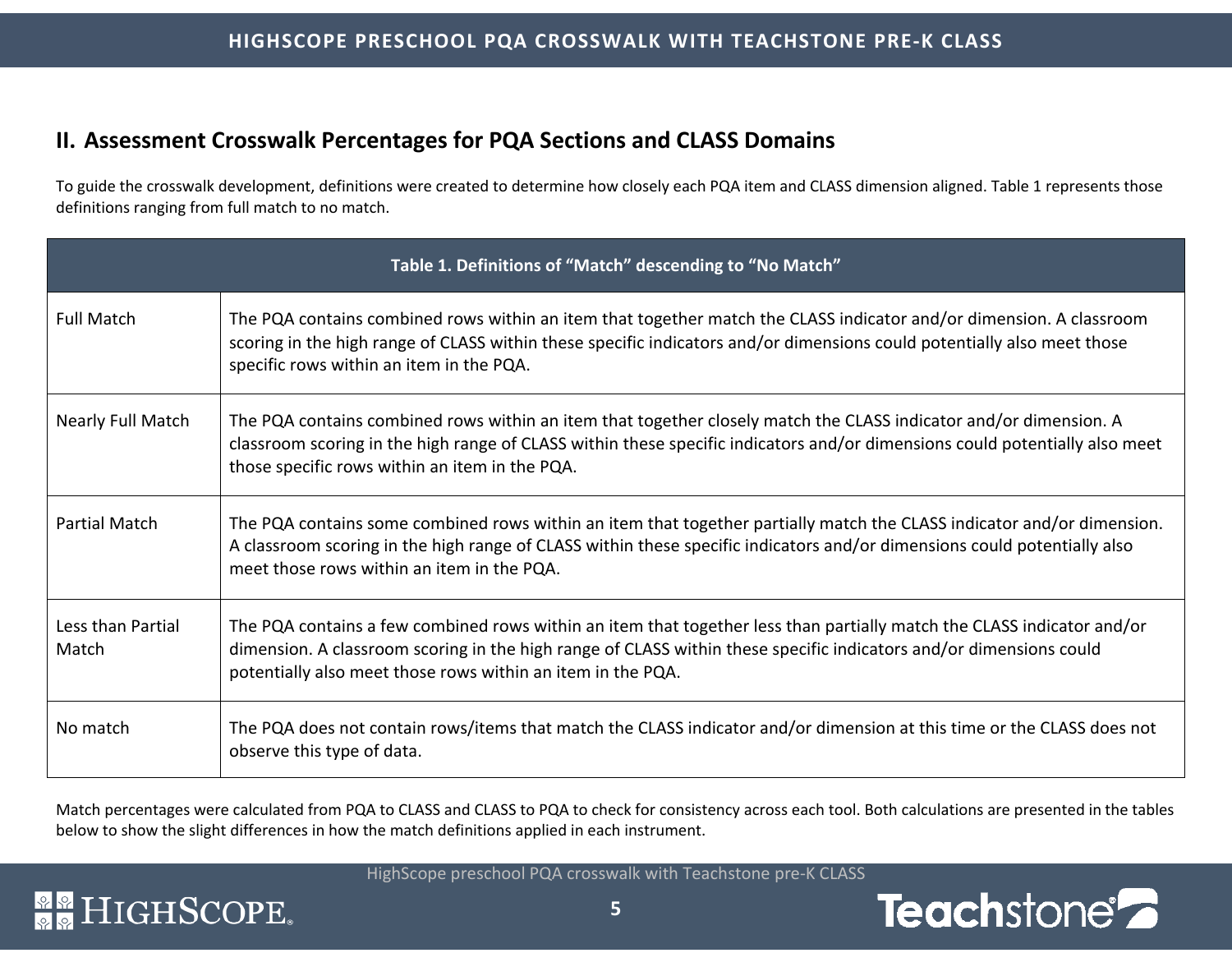| Table 2. Percentages of Matches for Preschool Instruments |          |                                                                                           |                 |
|-----------------------------------------------------------|----------|-------------------------------------------------------------------------------------------|-----------------|
| <b>HighScope Preschool PQA Sections</b>                   | % Match  | <b>Pre-K CLASS Domains</b>                                                                | % Match         |
| *Learning Environment                                     | 4        |                                                                                           |                 |
| Daily Routines                                            | 74       |                                                                                           |                 |
| <b>Adult-Child Interactions</b>                           | 90       | <b>Emotional Support</b><br><b>Classroom Organization</b><br><b>Instructional Support</b> | 100<br>58<br>71 |
| Overall Match with LE*<br>Overall Match without LE*       | 78<br>82 | Overall Match                                                                             | 79              |

Table 2 reflects the percentage of matches between the HighScope Preschool PQA Sections and the Pre-K CLASS Domains. Matches for adult-child interactions ranged from 58% to 100% across both instruments. There was a 4% match in Learning Environment reflecting accessibility and use of materials with preschoolers, and a 74% match in Daily Routines reflecting the teacher-child interactions implemented during each part of the day with preschoolers.

The percentages of matches show clear connections between both instruments. By identifying the links across these tools, programs utilizing the PQA and CLASS are able to cross evidence when completing both instruments and provide teachers with feedback on their strengths in both assessment measures.

HighScope preschool PQA crosswalk with Teachstone pre-K CLASS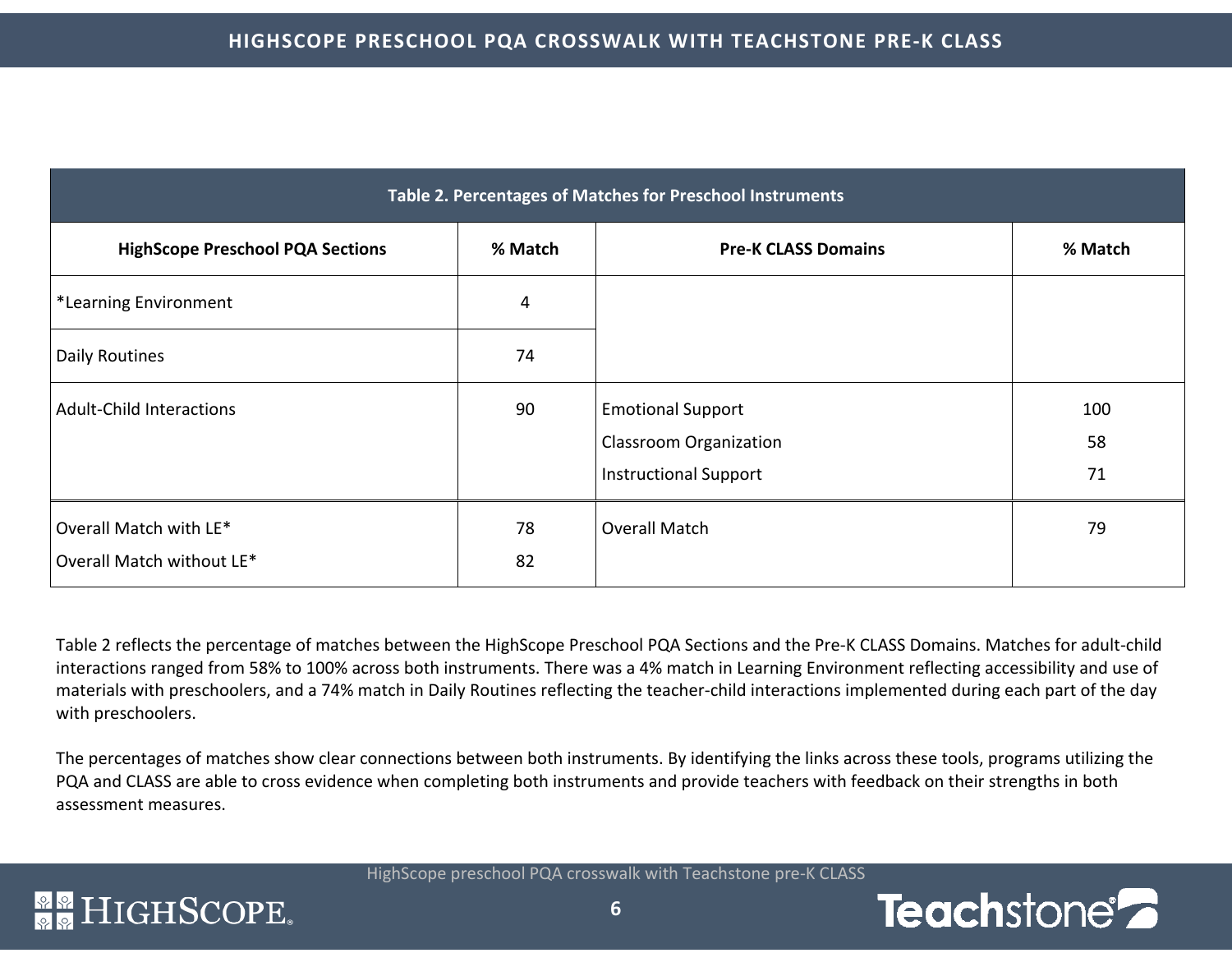### <span id="page-7-0"></span>**III. Sample Crosswalks**

**RE** HIGHSCOPE.

The following section includes a sample crosswalk from PQA to CLASS and CLASS to PQA for Preschool. For copies of the full crosswalk, please click on the following link (insert link to HighScope and Teachstone).

#### <span id="page-7-1"></span>**Sample of the Preschool PQA Crosswalk with Pre-K CLASS**

| <b>HighScope Preschool PQA</b>                                                                                                                                                                                                                                                   | <b>Teachstone Pre-K CLASS</b>                                                                                        |
|----------------------------------------------------------------------------------------------------------------------------------------------------------------------------------------------------------------------------------------------------------------------------------|----------------------------------------------------------------------------------------------------------------------|
| III-F. Adults participate as partners in children's play. (pg. 34)                                                                                                                                                                                                               |                                                                                                                      |
| Row 1. Adults participate as partners in children's play.                                                                                                                                                                                                                        | Positive Climate<br>Relationships<br>Instructive Learning Formats<br>Effective facilitation<br>$\bullet$             |
| Row 2. Adults use a variety of strategies as partners in children's play:<br>Observe and listen before and after entering children's play.<br>Assume roles as suggested by children.<br>Follow the children's cues about the content and direction of play.<br>Imitate children. | Regard for Student Perspectives<br>Flexibility and student focus<br>Instructional Learning<br>Effective facilitation |
| Row 3. Adults support children at their developmental level and help add complexity to their<br>play.<br>Match the complexity of their play.<br>Offer suggestions for extending play.<br>Stay within the children's play theme.                                                  | Instructional Learning Formats<br><b>Effective facilitation</b><br>$\bullet$                                         |

HighScope preschool PQA crosswalk with Teachstone pre-K CLASS

**7**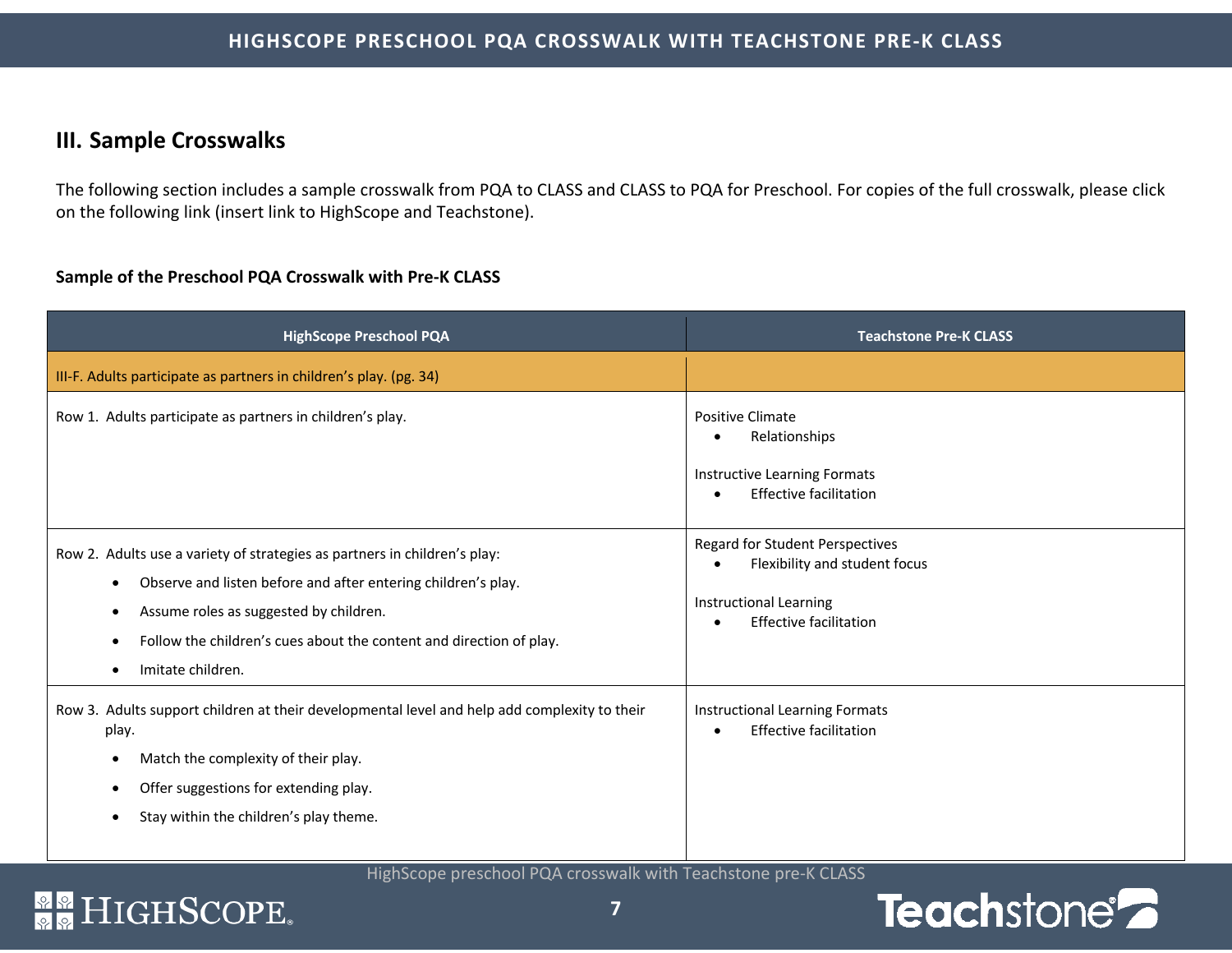#### <span id="page-8-0"></span>**Sample of Pre-K CLASS Crosswalk with the Preschool PQA**

| <b>Teachstone Pre-K CLASS</b>                                                                                         | <b>HighScope Preschool PQA</b>                                                                                                                                                                                                                                                                                                                                                                                                                                                                                                                                                                                                                                                                                                                                                                                                                                                                                                                                                                                                                                                                                                                                                                                                                                                                                                                                                                                 |
|-----------------------------------------------------------------------------------------------------------------------|----------------------------------------------------------------------------------------------------------------------------------------------------------------------------------------------------------------------------------------------------------------------------------------------------------------------------------------------------------------------------------------------------------------------------------------------------------------------------------------------------------------------------------------------------------------------------------------------------------------------------------------------------------------------------------------------------------------------------------------------------------------------------------------------------------------------------------------------------------------------------------------------------------------------------------------------------------------------------------------------------------------------------------------------------------------------------------------------------------------------------------------------------------------------------------------------------------------------------------------------------------------------------------------------------------------------------------------------------------------------------------------------------------------|
| <b>Teacher Sensitivity</b>                                                                                            |                                                                                                                                                                                                                                                                                                                                                                                                                                                                                                                                                                                                                                                                                                                                                                                                                                                                                                                                                                                                                                                                                                                                                                                                                                                                                                                                                                                                                |
| <b>Awareness</b><br>Anticipates problems and plans appropriately<br>Notices lack of understanding and/or difficulties | III-C. Adults create a warm and caring atmosphere for children.<br>Row 2. Adults focus on children<br>Row 5. Adults attend to children who are upset.                                                                                                                                                                                                                                                                                                                                                                                                                                                                                                                                                                                                                                                                                                                                                                                                                                                                                                                                                                                                                                                                                                                                                                                                                                                          |
| <b>Responsiveness</b><br>Acknowledges emotions<br>Provides comfort and assistance<br>Provides individualized support  | III-B. Children's separation from home and daily entry to the program are handled with sensitivity and<br>respect.<br>Row 1. Adults help children separate from their parents (e.g. children are encouraged to stand at window,<br>say or wave goodbye, carry family pictures or objects from home.<br>Row 2. Children's feelings about separation are acknowledged by the adult (e.g., "You look sad because<br>your mom has left"; "you're upset because it's hard to say goodbye.")<br>Row 3. At beginning of the day, children enter play at their own pace.<br>III-C. Adults create a warm and caring atmosphere for children.<br>Row 5. Adults attend to children who are upset.<br>III-K. Adults encourage children to interact with and turn to one another for assistance throughout the day.<br>Row 2. Adults find many opportunities to refer children to one another; adults look for and support<br>children's spontaneous cooperative efforts.<br>III-M. Adults involve children in resolving conflicts.<br>Row 2. Adults diffuse the conflict situation before moving into problem solving; Approach children calmly<br>and stop any hurtful actions. Acknowledge feelings.<br>Row 4. Adults involve children in the process of finding and choosing a solution for the problem: Ask<br>children for solutions and encourage them to choose one together. Be prepared to give follow-up support |

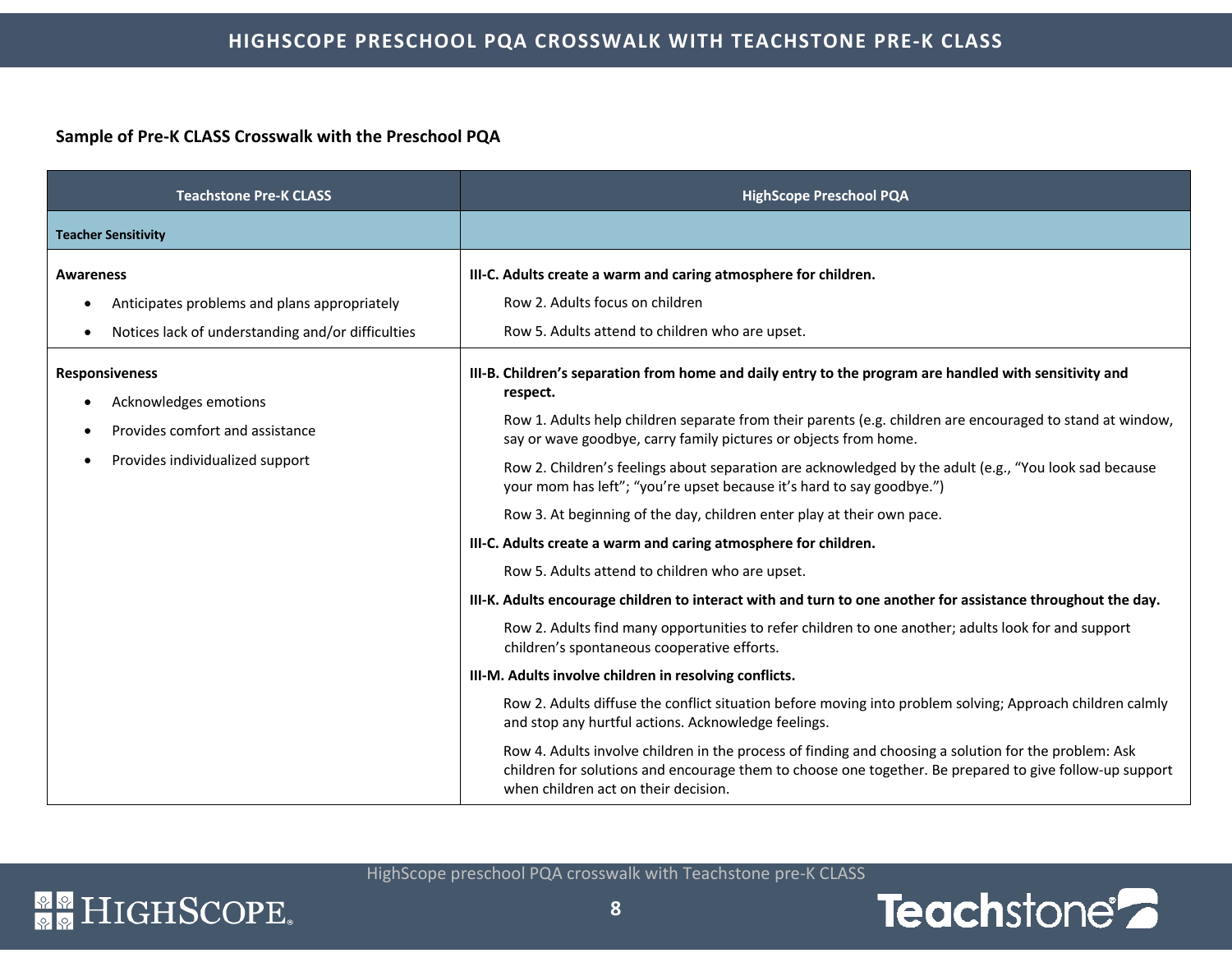| <b>Addresses Problems</b>                                         | III-K. Adults encourage children to interact with and turn to one another for assistance throughout the day.                                                                                                                                             |  |
|-------------------------------------------------------------------|----------------------------------------------------------------------------------------------------------------------------------------------------------------------------------------------------------------------------------------------------------|--|
| Helps in an effective and timely manner<br>Helps resolve problems | Row 2. Adults find many opportunities to refer children to one another; adults look for and support<br>children's spontaneous cooperative efforts.                                                                                                       |  |
|                                                                   | III-L. Children have opportunities to solve problems with materials and do things for themselves.                                                                                                                                                        |  |
|                                                                   | Row 2. Children receive support for solving problems with materials (e.g, child hangs picture on door when<br>there is no more room on the bulletin board).                                                                                              |  |
|                                                                   | III-M. Adults involve children in resolving conflicts.                                                                                                                                                                                                   |  |
|                                                                   | Row 1. Adults treat conflict situations with children matter of factly.                                                                                                                                                                                  |  |
|                                                                   | Row 3. Adults involve children in identifying the problem: Gather information from the children (what<br>happened, what upset the children. Restate the problem.                                                                                         |  |
|                                                                   | Row 4. Adults involve children in the process of finding and choosing a solution for the problem: Ask<br>children for solutions and encourage them to choose one together. Be prepared to give follow-up support<br>when children act on their decision. |  |
| <b>Student Comfort (Full match)</b>                               | III-C. Adults create a warm and caring atmosphere for children.                                                                                                                                                                                          |  |
| Seeks support and guidance                                        | Row 6. Children go to adults for help, comfort, and guidance.                                                                                                                                                                                            |  |
| Freely participates                                               |                                                                                                                                                                                                                                                          |  |
| Takes risks                                                       |                                                                                                                                                                                                                                                          |  |

### **IV. Key Takeaways**

**RE** HIGHSCOPE.

- <span id="page-9-0"></span>• The HighScope PQA and the CLASS instruments can be used to support effective teaching practices, curriculum implementation, and boost child outcomes.
- When used together, programs get a clear picture of classroom practices.
- Teachers should score similarly on the PQA and CLASS without adjusting their teaching practices.
- Observational evidence can be used to complete both instruments saving time and cost of collecting data. The crosswalk team recommends conducting CLASS observations to fidelity and utilizing noted interactions to compliment PQA observations.
- Observers would need to be well versed and reliable observers in both instruments and the crosswalks in order to accurately collect evidence that would be viable for both tools.

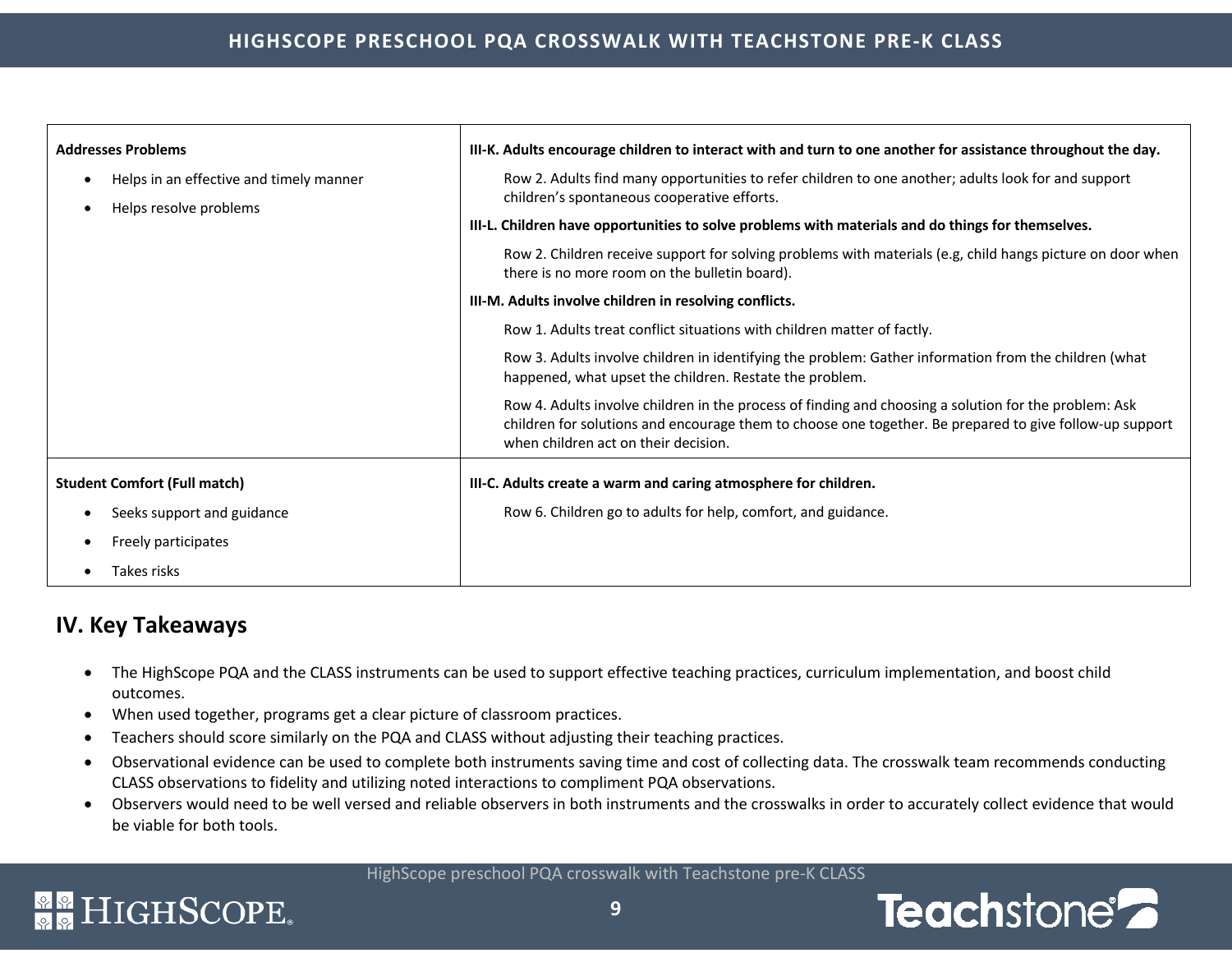**Preschool Program Quality Assessment (PQA) Crosswalk With Pre-K Classroom Assessment Scoring System (CLASS)** 



<span id="page-10-0"></span>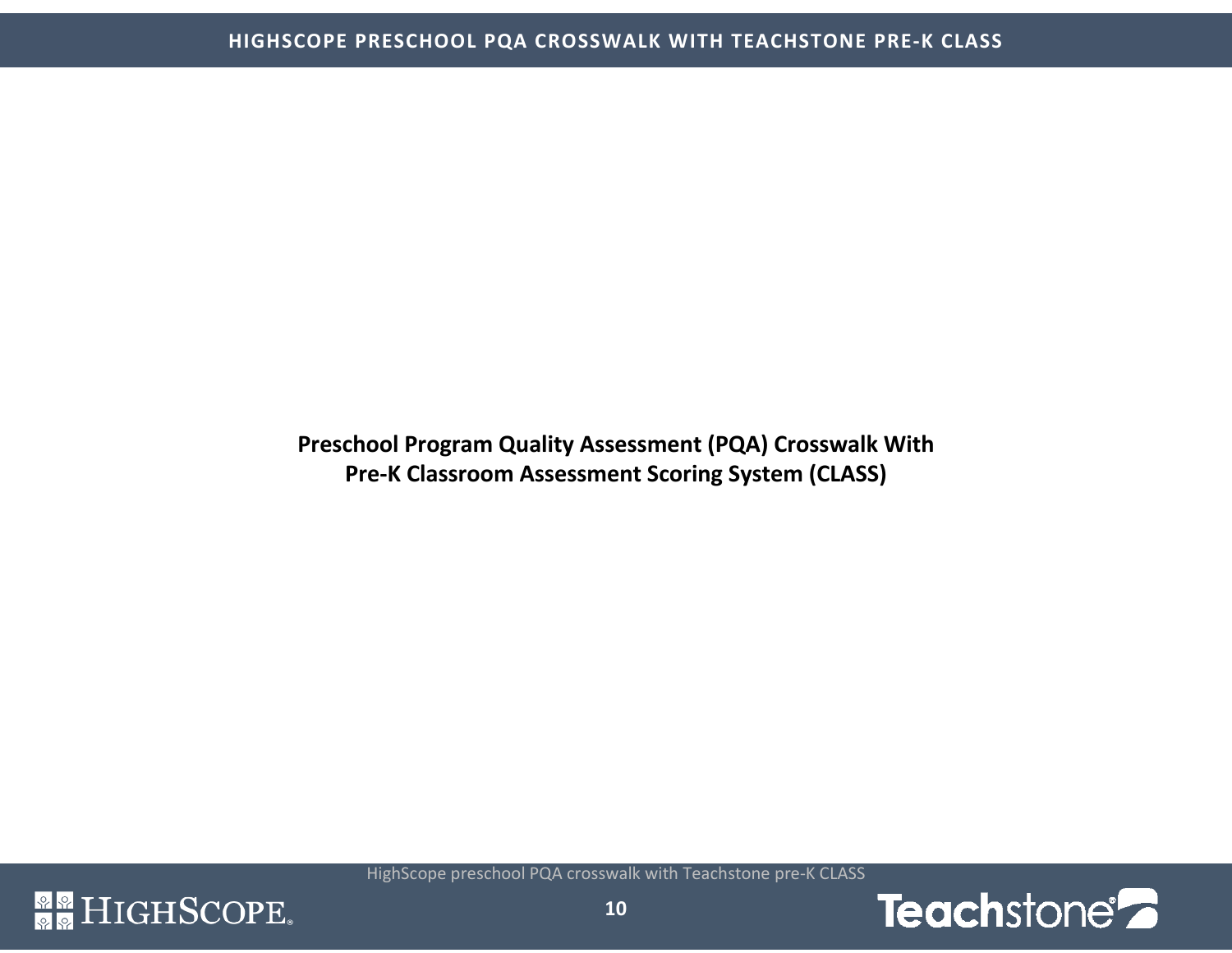### <span id="page-11-0"></span>I. Learning Environment

| <b>HighScope Preschool PQA</b>                                                                                          | <b>Teachstone Pre-K CLASS</b>                                                 |
|-------------------------------------------------------------------------------------------------------------------------|-------------------------------------------------------------------------------|
| Items I-A, I-B, I-C, I-D, I-E, I-G, I-I,                                                                                | Not observed in CLASS                                                         |
| I-E. Classroom areas and materials are systematically arranged, labeled, and accessible to children.<br>(pg. 9)         |                                                                               |
| Rows 1-3.                                                                                                               | Not observed in CLASS                                                         |
| Row 4. Children can reach and get out (nondangerous) materials without adult help.                                      | <b>Regard for Student Perspectives</b><br>Support for autonomy and leadership |
| I-F. Classroom materials are varied, manipulative, open-ended, and authentic and appeal to multiple<br>senses. (pg. 10) |                                                                               |
| Row 1. Most of the available materials in all interest areas are open-ended                                             | Instructional Learning Formats<br>Variety of modalities<br>$\bullet$          |
| Row 2. The classroom provides many manipulative materials in all areas.                                                 | Instructional Learning Formats<br>Variety of modalities<br>$\bullet$          |
| Row 3. Materials include many "real" items in place of toy replicas                                                     | Not observed in CLASS                                                         |
| Row 4. Many materials appeal to multiple senses and include both natural and manufactured materials                     | Not observed in CLASS                                                         |



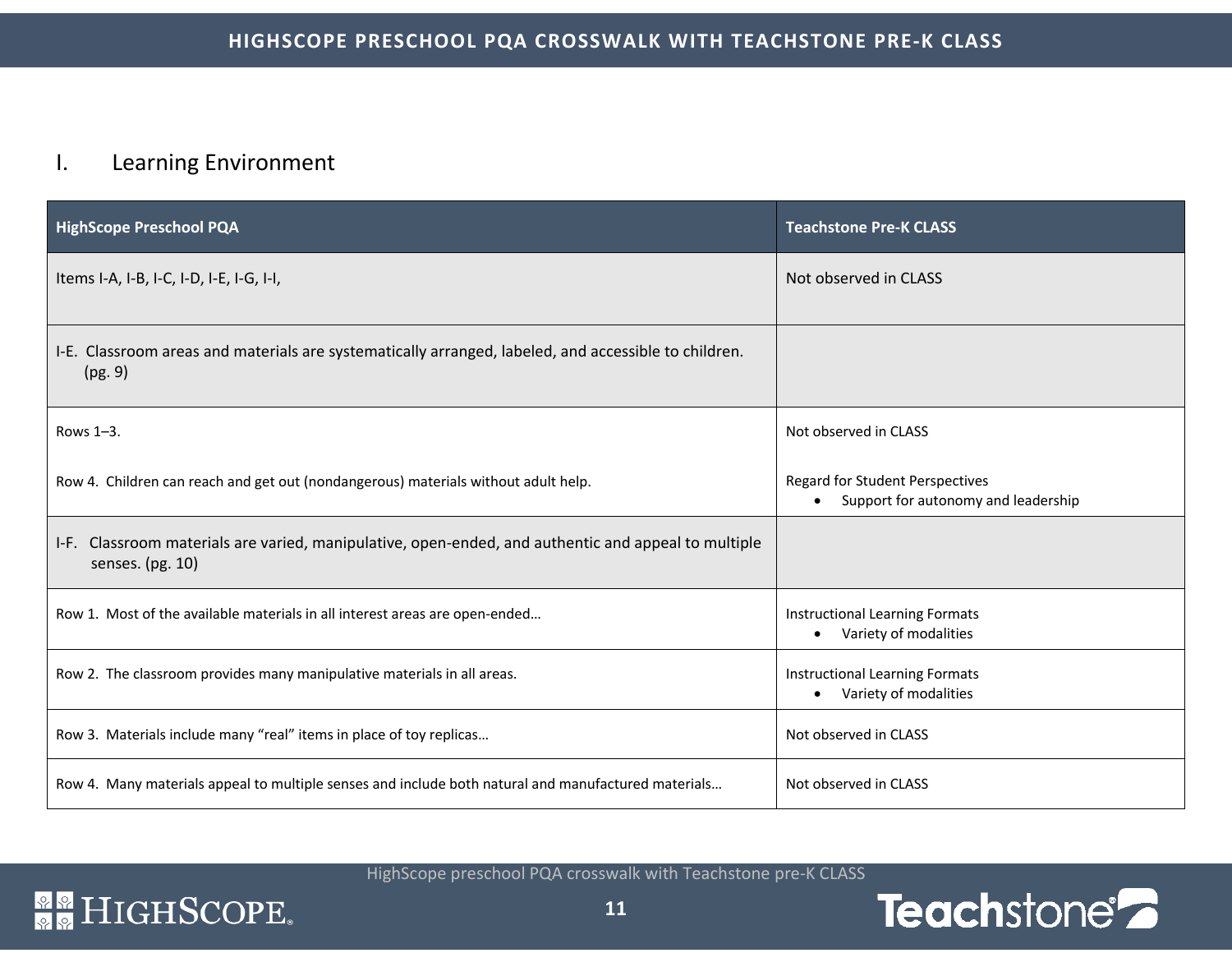### <span id="page-12-0"></span>II. Daily Routine

| <b>HighScope Preschool PQA</b>                                                                                                                                    | <b>Teachstone Pre-K CLASS</b>                             |
|-------------------------------------------------------------------------------------------------------------------------------------------------------------------|-----------------------------------------------------------|
| II-A. Adults establish a consistent routine(pg. 15)                                                                                                               |                                                           |
| Row 1. Adults and children always follow a consistent daily routine or sequence of events. Adults let children know<br>ahead of time about changes in the routine | Productivity<br>Routines                                  |
| Row 2. Adults and children often refer to names for parts of the day.                                                                                             | Productivity<br>Routines                                  |
| Row 3. Children are fully aware that there is a routine and can anticipate what activities come next                                                              | Productivity<br>Routines                                  |
| II-B. The parts of the daily routine include time for children to do the(pg. 16)                                                                                  | Not observed in CLASS                                     |
| II-C. An appropriate amount of time is allotted for each part of the daily routine. (pg. 17)                                                                      |                                                           |
| Row 1. Children have an appropriate amount of time for each part of the day.                                                                                      | Productivity<br>Maximizing learning time                  |
| Row 2. Children are actively engaged and appear focused as they carry out the activities in each part of the day.                                                 | <b>Instructional Learning Formats</b><br>Student interest |
| II-D. The program has time each day during which children make plans and indicate their plans to adults.<br>(pg. 18)                                              |                                                           |
| Row 1. There is a daily time set aside for children to make plans or indicate                                                                                     | Not observed in CLASS                                     |

HighScope preschool PQA crosswalk with Teachstone pre-K CLASS

# **RE** HIGHSCOPE.

**12**

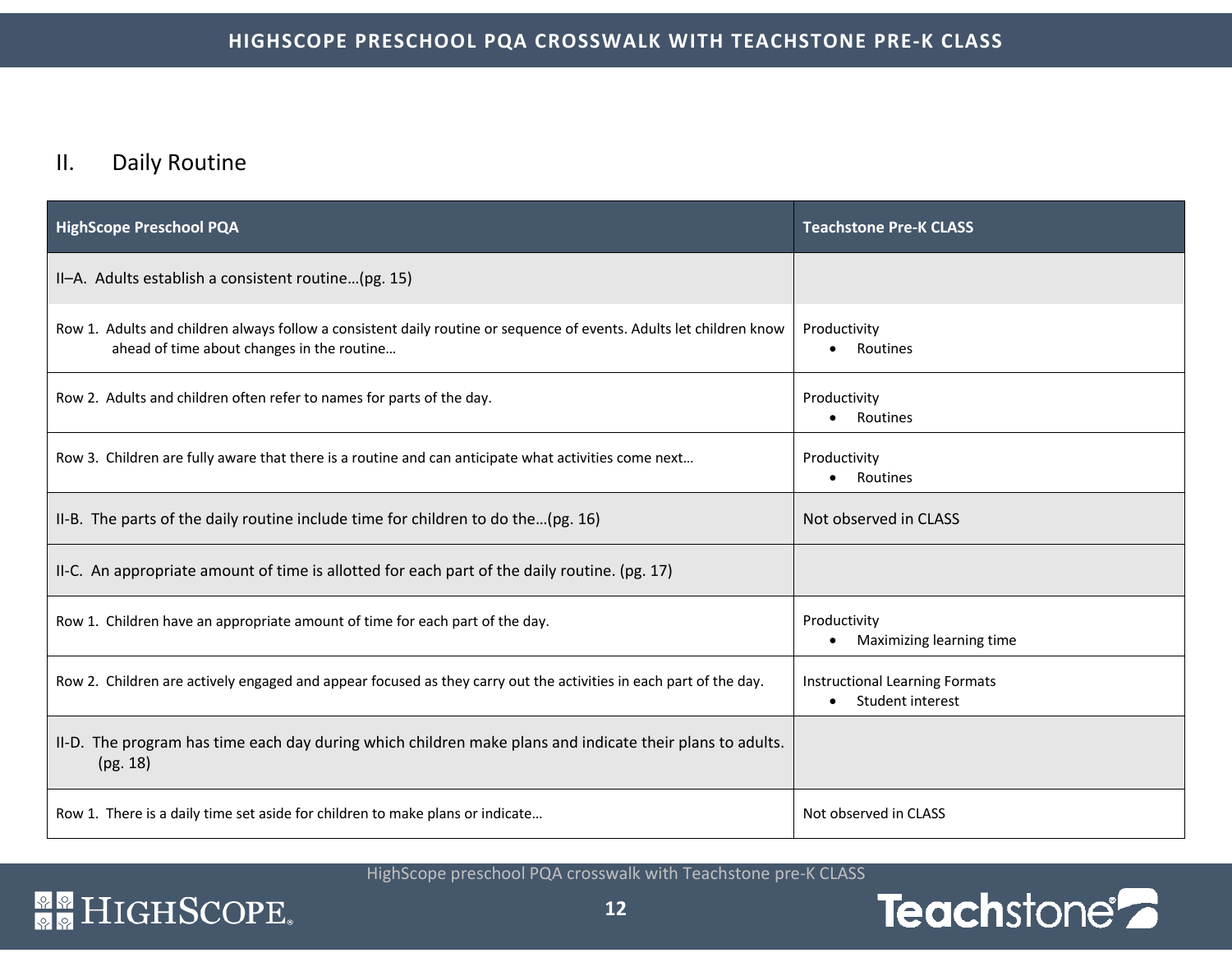| Row 2. Adults use a range of strategies to support children's planning                                                                    | <b>Instructional Learning Formats</b><br>Variety of modalities and materials<br>$\bullet$                             |
|-------------------------------------------------------------------------------------------------------------------------------------------|-----------------------------------------------------------------------------------------------------------------------|
| Row 3. Adults encourage children to plan in ways that are consistent with their developmental levels                                      | <b>Concept Development</b><br>Creating<br>$\bullet$                                                                   |
| Row 4. All areas and materials are available to children for making their plans.                                                          | <b>Regard for Student Perspectives</b><br>Support for autonomy and leadership                                         |
| II-E. The program has time each day during which children initiate activities and carry out their<br>intentions. (pg. 19)                 |                                                                                                                       |
| Row 1. There is a daily choice time in which children always initiate activities and                                                      | Not observed in CLASS                                                                                                 |
| Row 2. Throughout choice time, children carry out their own initiatives and activities                                                    | Regard for Student Perspectives<br>Support for autonomy and student leadership<br>Restriction of movement             |
| Row 3. Throughout choice time, children make many choices about where and how to use materials and carry out<br>activities.               | Regard for Student Perspectives<br>Flexibility and student focus<br>$\bullet$<br>Restriction of movement<br>$\bullet$ |
| II-F. The program has time each day during which children remember and review their activities and<br>share with adults and peers(pg. 20) |                                                                                                                       |
| Row 1. There is a daily time set aside for children to recall and reflect on their                                                        | Not observed in CLASS                                                                                                 |
| Row 2. Adults use a variety of strategies to encourage children to share and recall their experiences                                     | <b>Instructional Learning Formats</b><br>Variety of modalities                                                        |
| Row 3. Adults encourage children to recall in ways that are consistent with their developmental levels                                    | Concept Development<br>Analysis and reasoning                                                                         |

# Teachstone<sup>2</sup>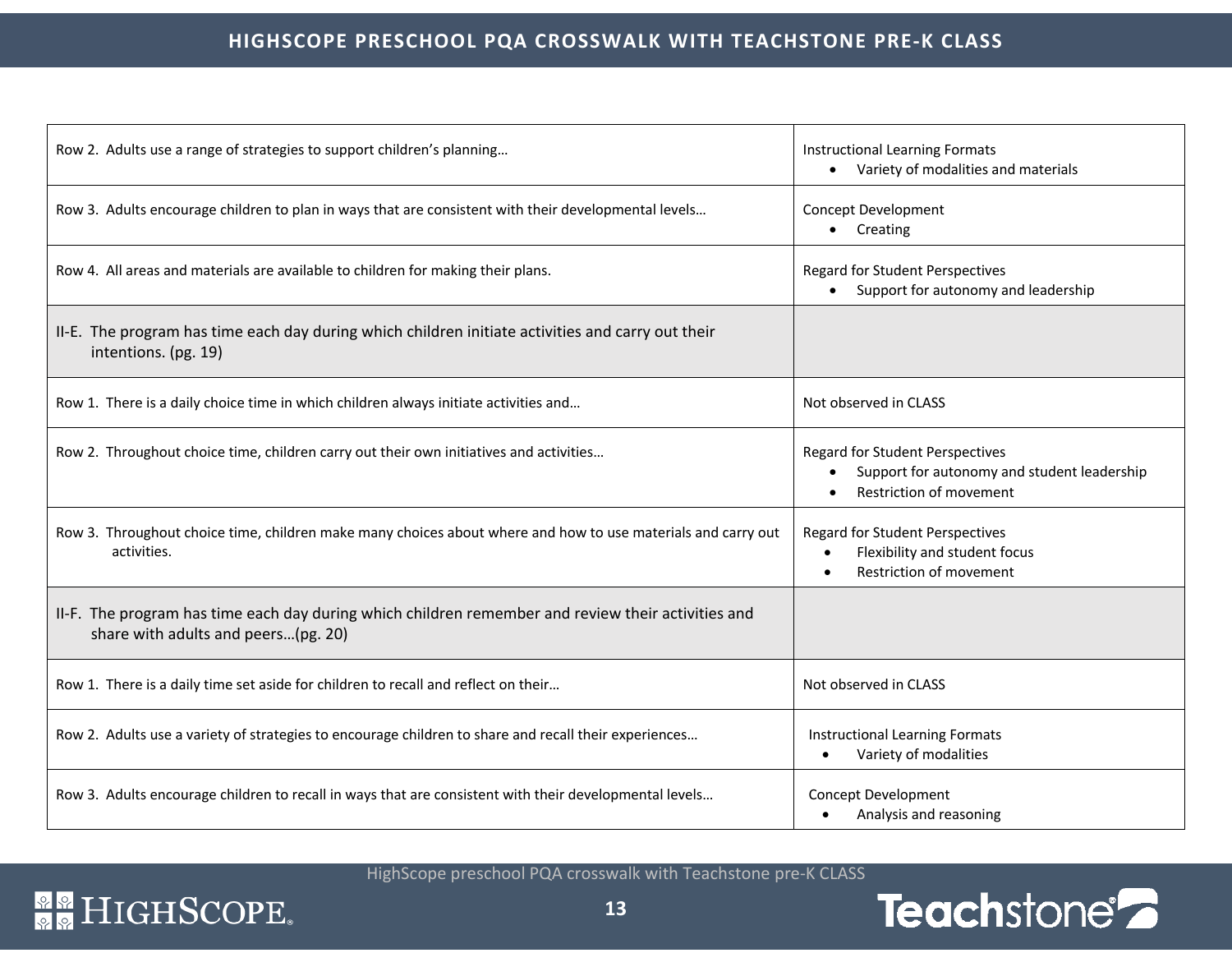| II-G. The program has a time each day for small-group activities that reflect and extend children's<br>interests and development. (pg. 21)   |                                                                                                                                                         |
|----------------------------------------------------------------------------------------------------------------------------------------------|---------------------------------------------------------------------------------------------------------------------------------------------------------|
| Row 1. There is a daily time set aside for small-group activities.                                                                           | Not observed in CLASS                                                                                                                                   |
| Row 2. Throughout small-group time, children contribute their own ideas and participate at their own<br>developmental levels                 | Regard for student perspectives<br>Flexibility and student focus<br>Support for autonomy and leadership<br>Student expression                           |
| Row 3. Children and adult(s) always stay with the same small group for at least                                                              | Not observed in CLASS                                                                                                                                   |
| II-H. The program has time each day for large-group activities that reflect and extend children's<br>interests and development. (pg. 22)     |                                                                                                                                                         |
| Row 1. There is a daily time set aside for large-group activities.                                                                           | Not observed in CLASS                                                                                                                                   |
| Row 2. Throughout large-group time, children contribute their own ideas and participate at their own<br>developmental levels                 | Regard for student perspectives<br>Flexibility and student focus<br>$\bullet$<br>Support for autonomy and leadership<br>$\bullet$<br>Student expression |
| Row 3. All adults participate with children at each large-group time.                                                                        | Not observed in CLASS                                                                                                                                   |
| During transition times, children have reasonable choices about activities and timing as they move<br>II-I.<br>from one activity to (pg. 23) |                                                                                                                                                         |
| Row 1. Children make choices during transition times                                                                                         | <b>Regard for Students Perspectives</b><br>Support for autonomy and leadership                                                                          |

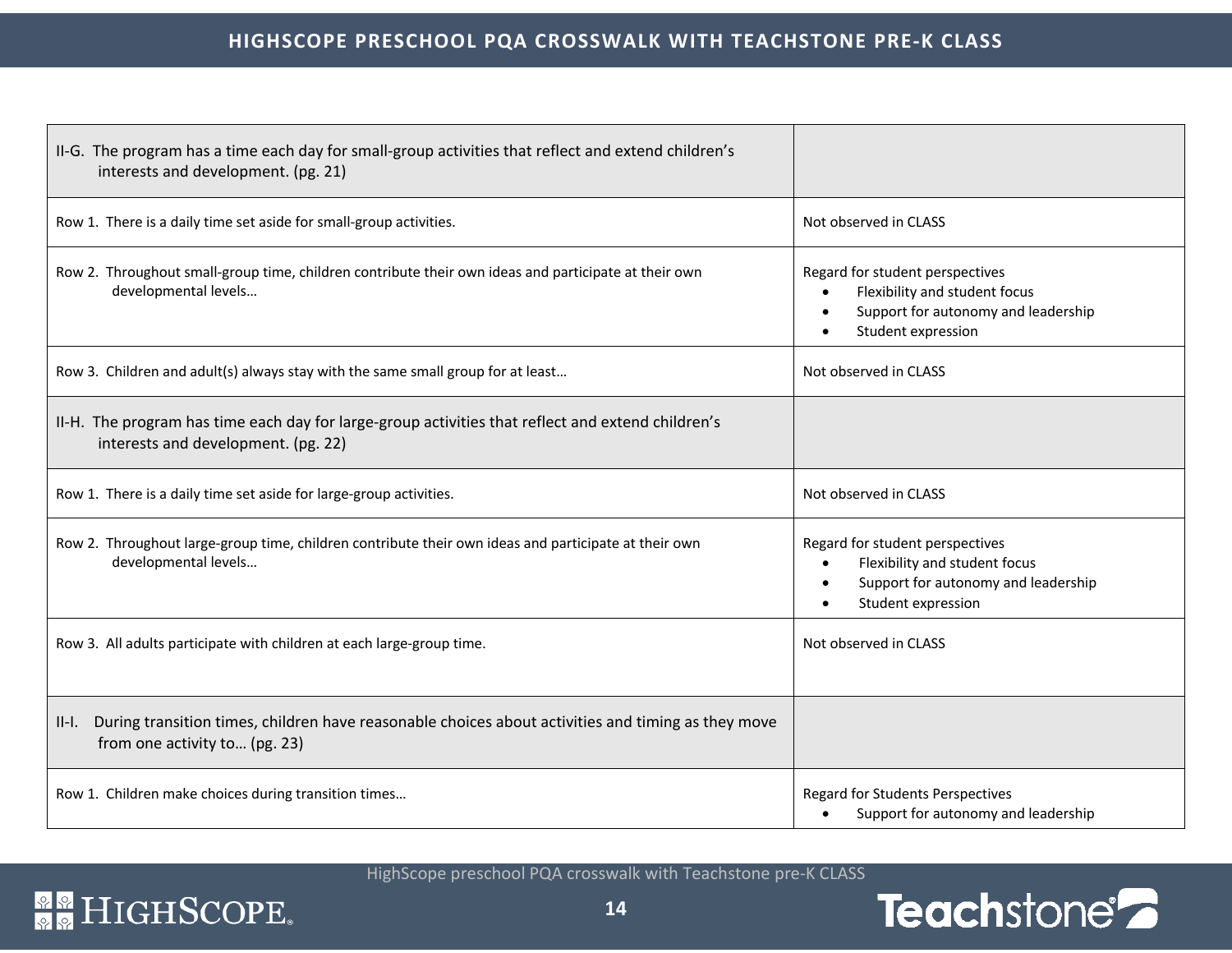#### **HIGHSCOPE PRESCHOOL PQA CROSSWALK WITH TEACHSTONE PRE-K CLASS**

| Row 2. Adults let children know transitions are coming                                                                                                          | Productivity<br>Routines                                                                                                    |
|-----------------------------------------------------------------------------------------------------------------------------------------------------------------|-----------------------------------------------------------------------------------------------------------------------------|
| Row 3. Parts of the day overlap; children have the option of finishing the previous activity or moving on to the next<br>activity without the rest of the group | <b>Regard for Student Perspectives</b><br>Flexibility and student focus                                                     |
| Row 4. Adults plan ways for children to make transitions                                                                                                        | Productivity<br>Transitions                                                                                                 |
| II-J. The program has a set cleanup time with reasonable expectations and choices for children. (pg. 24)                                                        |                                                                                                                             |
| Row 1. There is a daily time set aside for cleanup.                                                                                                             | Not observed in CLASS                                                                                                       |
| Row 2. Children and adults do cleanup together.                                                                                                                 | <b>Positive Climate</b><br>Relationships                                                                                    |
| Row 3. Adults accept children's level of involvement and skill at cleanup while supporting their learning                                                       | Language Modeling<br>Self and parallel talk                                                                                 |
|                                                                                                                                                                 | <b>Regard for Student Perspectives</b><br>Flexibility and student focus<br>$\bullet$<br>Support for autonomy and leadership |
| Row 4. Children make many choices during cleanup.                                                                                                               | Regard for Student Perspectives/partial match<br>Support for autonomy and leadership                                        |
| II-K. The program has a time each day for snacks or meals that encourage social interaction. (pg. 25)                                                           |                                                                                                                             |
| Row 1. There is a daily time set aside for a snack or meal.                                                                                                     | Not observed in CLASS                                                                                                       |
| Row 2. Children have choices at snack or meal time                                                                                                              | <b>Regard for Student Perspectives</b><br>Flexibility and student focus<br>Support for autonomy and leadership              |

HighScope preschool PQA crosswalk with Teachstone pre-K CLASS

# Teachstone<sup>2</sup>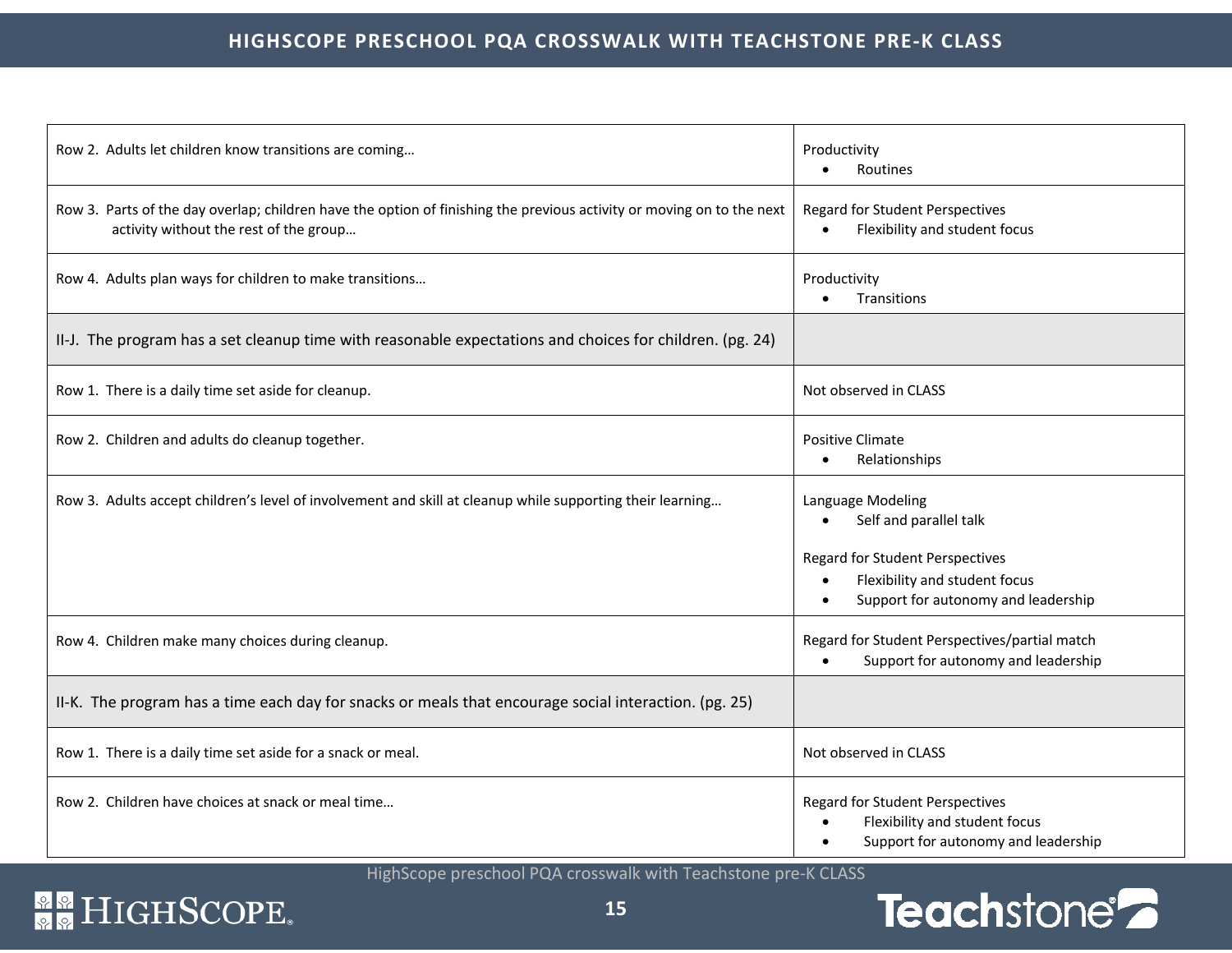| Row 3. Children do things for themselves at snack or meal time      | <b>Regard for Student Perspectives</b><br>Flexibility and student focus<br>Support for autonomy and leadership |
|---------------------------------------------------------------------|----------------------------------------------------------------------------------------------------------------|
| Row 4. Adults eat with children.                                    | <b>Positive Climate</b><br>Relationships<br>$\bullet$                                                          |
| Row 5. Adults interact with children at snack or meal time          | <b>Positive Climate</b><br>Relationships<br>Language Modeling<br>Frequent conversations                        |
| II-L. The program has an outside time each day during which(pg. 26) | Not observed in CLASS                                                                                          |

### <span id="page-16-0"></span>III. Adult-Child Interactions

| <b>HighScope Preschool PQA</b> |                                                                                                                      | <b>Teachstone Pre-K CLASS</b>                |
|--------------------------------|----------------------------------------------------------------------------------------------------------------------|----------------------------------------------|
| III-A.                         | Children's basic physical needs are met. (pg. 28)                                                                    | Not observed in CLASS                        |
| $III-B.$                       | Children's separation from home and daily entry to the program are handled with sensitivity and<br>respect. (pg. 30) |                                              |
|                                | Row 1. Adults help children separate from their parents/guardians                                                    | Teacher Sensitivity<br>Responsiveness        |
|                                | Row 2. Children's feelings about separation are acknowledged by the adult                                            | <b>Teacher Sensitivity</b><br>Responsiveness |

HighScope preschool PQA crosswalk with Teachstone pre-K CLASS

# **RE** HIGHSCOPE.

**16**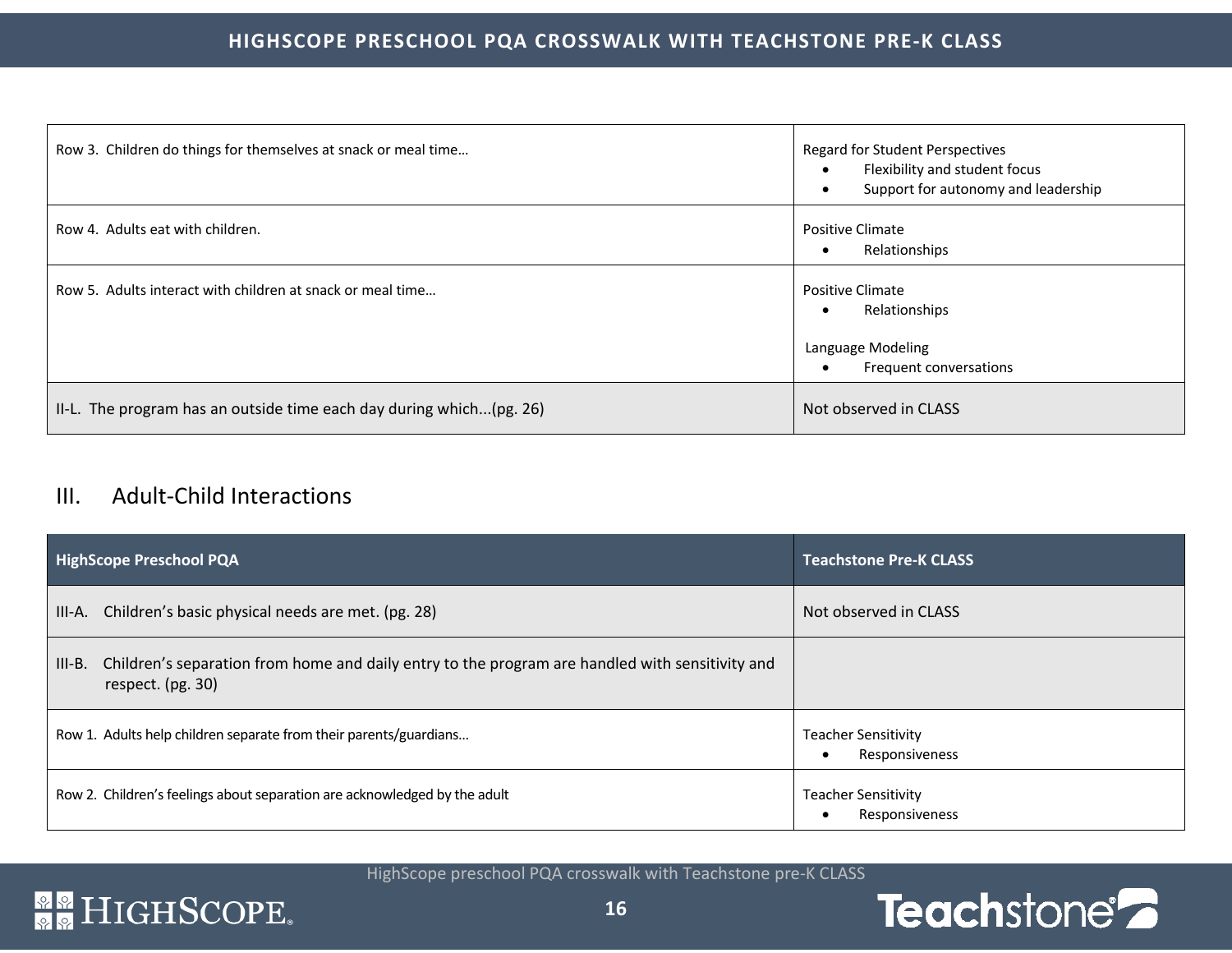| Row 3. At the beginning of the day, children enter play at their own pace.<br><b>Teacher Sensitivity</b><br>Responsiveness<br>$\bullet$                                               |                                                                                                                                                                                                                                                                                             |
|---------------------------------------------------------------------------------------------------------------------------------------------------------------------------------------|---------------------------------------------------------------------------------------------------------------------------------------------------------------------------------------------------------------------------------------------------------------------------------------------|
| Row 4. Parents/guardians are encouraged to stay until children are ready for them to<br>Not observed in CLASS                                                                         |                                                                                                                                                                                                                                                                                             |
| III-C. Adults create a warm and caring atmosphere (pg. 31)                                                                                                                            |                                                                                                                                                                                                                                                                                             |
| Row 1. Adults show positive attention in their interactions with children (e.g. smile, hug, not, use a calm voice,<br>make eye contact, get down to child's level, listen attentively | Positive Climate<br>Relationships<br>$\bullet$<br><b>Positive Affect</b><br>$\bullet$<br>Positive communication<br>$\bullet$<br>Respect<br><b>Negative Climate</b><br>Negative affect<br>$\bullet$<br>Punitive control<br>$\bullet$<br>Sarcasm/disrespect<br>$\bullet$<br>Severe negativity |
| Row 2. Adults focus on children                                                                                                                                                       | <b>Teacher Sensitivity</b><br>Awareness<br>$\bullet$                                                                                                                                                                                                                                        |
| Row 3. Adults address comments to children rather than talking about children to other adults in front of them.                                                                       | Not observed in CLASS                                                                                                                                                                                                                                                                       |
| Row 4. Adults interact with children in calm and respectful tones.                                                                                                                    | <b>Positive Climate</b><br>Respect                                                                                                                                                                                                                                                          |
|                                                                                                                                                                                       | <b>Negative Climate</b><br>Negative affect<br>$\bullet$<br>Punitive control<br>$\bullet$<br>Sarcasm/disrespect<br>Severe negativity                                                                                                                                                         |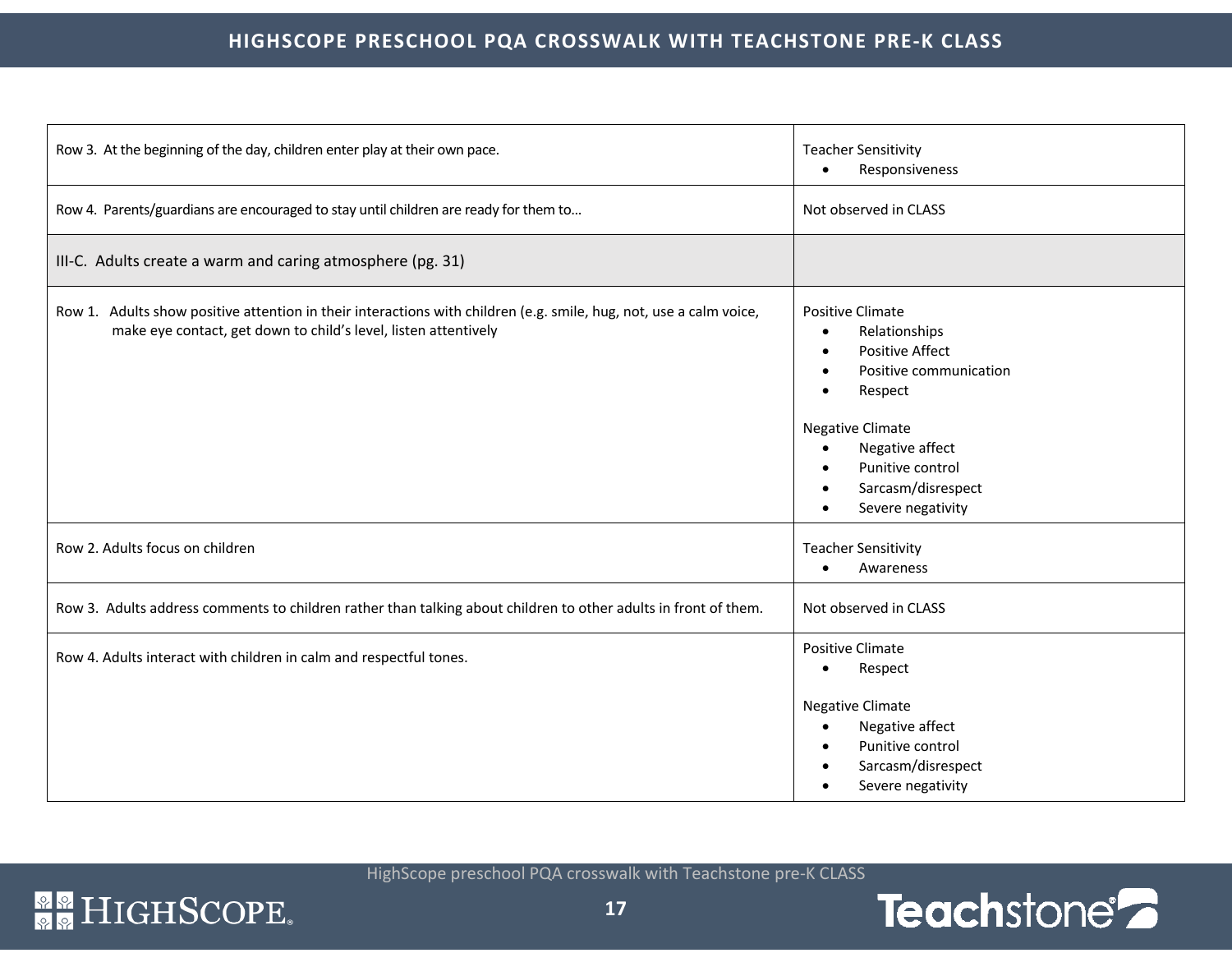| Row 5. Adults attend to children who are upset.                                                                                                   | <b>Teacher Sensitivity</b><br>Awareness<br>Responsiveness                                                    |
|---------------------------------------------------------------------------------------------------------------------------------------------------|--------------------------------------------------------------------------------------------------------------|
| Row 6. Children go to adults for help, comfort, and guidance.                                                                                     | <b>Teacher Sensitivity</b><br>Student comfort                                                                |
| Row 7. Children call adults by name                                                                                                               | Not observed in CLASS                                                                                        |
| III-D. Adults use a variety of strategies to encourage and support child language and communication.<br>(pg. 32)                                  |                                                                                                              |
| Row 1. Adults share control of conversations with children                                                                                        | Language Modeling<br>Frequent conversations                                                                  |
| Row 2. Adults observe and listen to children throughout the day                                                                                   | Language Modeling<br>Frequent conversations<br>$\bullet$                                                     |
| Row 3. Adults converse with children in a give-and-take manner. They make comments, observations,<br>acknowledgements, and seek children's ideas. | Language Modeling<br>Frequent conversations                                                                  |
| Row 4. Adults ask children questions sparingly; questions are open-ended                                                                          | Language Modeling<br>Open-ended questions<br>Quality of Feedback<br>Prompting thought processes<br>$\bullet$ |
| III-E. Adults use a variety of strategies to support classroom communication with children whose<br>primary language is not English. (pg. 33)     |                                                                                                              |

# **RE** HIGHSCOPE.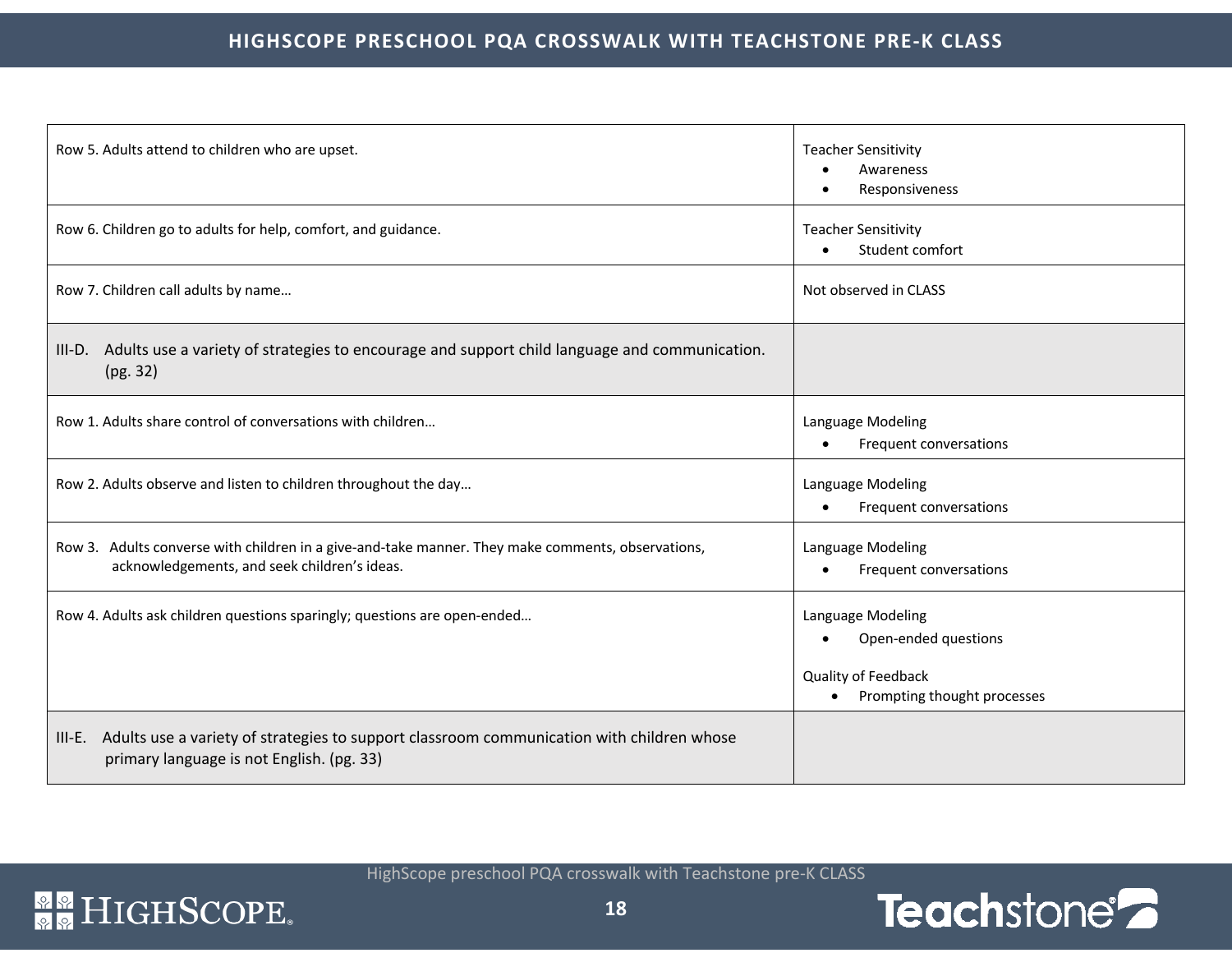| Row 1. Adults use many strategies to support communication with children whose primary language is not<br>English                                                                                                                                                                | Language Modeling<br>Self and parallel talk<br>Repetition and extension                                                                   |
|----------------------------------------------------------------------------------------------------------------------------------------------------------------------------------------------------------------------------------------------------------------------------------|-------------------------------------------------------------------------------------------------------------------------------------------|
| Row 2. Adults encourage communications between English and non-English speaking children                                                                                                                                                                                         | Language Modeling<br>Frequent conversation                                                                                                |
| III-F. Adults participate as partners in children's play. (pg. 34)                                                                                                                                                                                                               |                                                                                                                                           |
| Row 1. Adults participate as partners in children's play.                                                                                                                                                                                                                        | <b>Positive Climate</b><br>Relationships<br>Instructive Learning Formats<br><b>Effective facilitation</b><br>$\bullet$                    |
| Row 2. Adults use a variety of strategies as partners in children's play:<br>Observe and listen before and after entering children's play.<br>Assume roles as suggested by children.<br>Follow the children's cues about the content and direction of play.<br>Imitate children. | <b>Regard for Student Perspectives</b><br>Flexibility and student focus<br><b>Instructional Learning</b><br><b>Effective facilitation</b> |
| Row 3. Adults support children at their developmental level and help add complexity to their play.<br>Match the complexity of their play.<br>Offer suggestions for extending play.<br>Stay within the children's play theme.                                                     | <b>Instructional Learning Formats</b><br><b>Effective facilitation</b>                                                                    |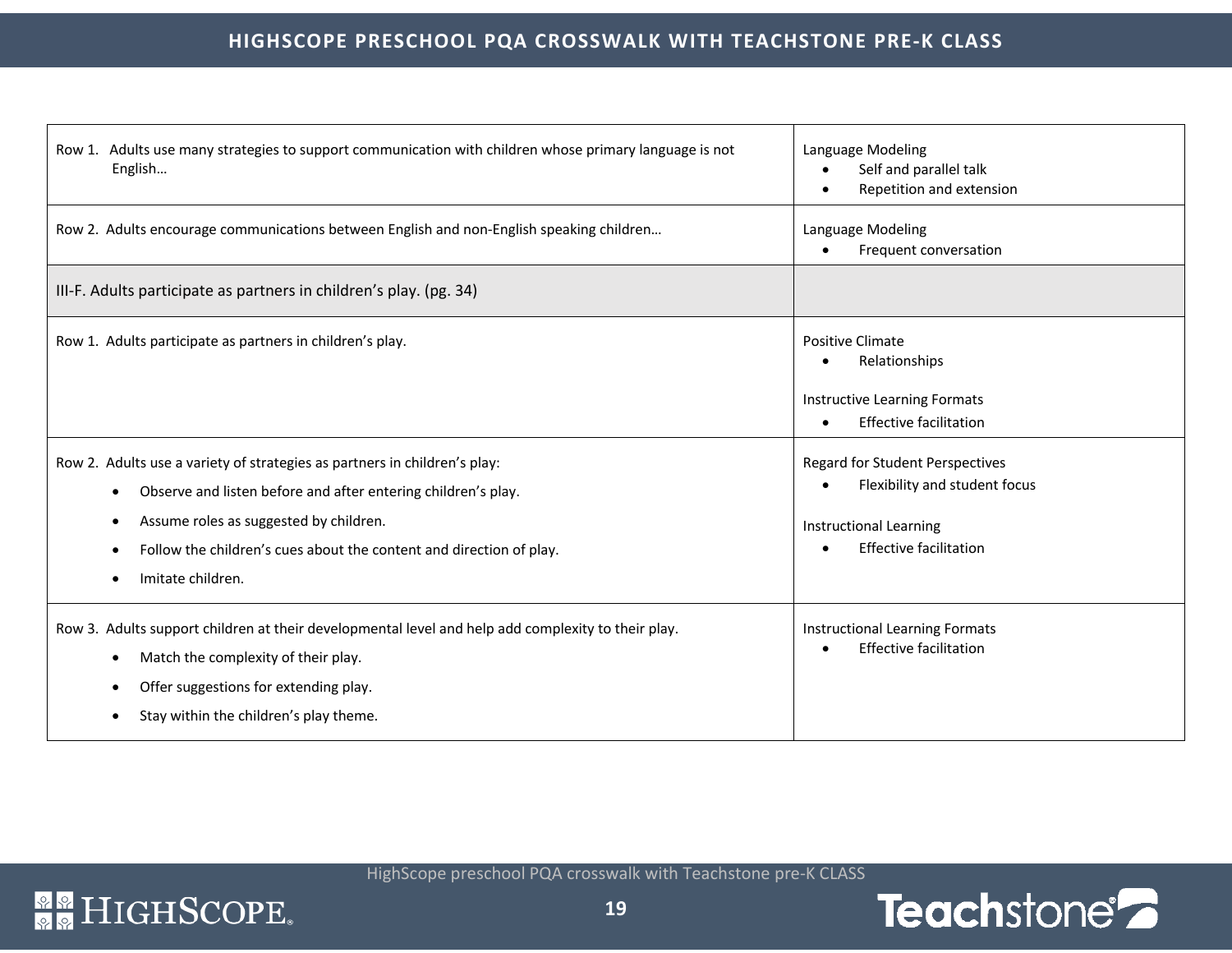| III-G. Adults encourage children's learning initiatives throughout the day (both indoors and outdoors).<br>(pg. 35)                                                                                                                                                                                                                                                                             |                                                                                                                                                                                                                                                                                        |
|-------------------------------------------------------------------------------------------------------------------------------------------------------------------------------------------------------------------------------------------------------------------------------------------------------------------------------------------------------------------------------------------------|----------------------------------------------------------------------------------------------------------------------------------------------------------------------------------------------------------------------------------------------------------------------------------------|
| Row 1. Adults encourage children's ideas, suggestions, and efforts throughout the day by<br>Listening to children<br>$\bullet$<br>Encouraging children to talk about what they are doing<br>Trying out and imitating children's ideas<br>Using children's words<br>Commenting on children's work<br>Row 2. Throughout the day, adults encourage and support children's strengths and interests. | <b>Regard for Student Perspectives</b><br>Flexibility and student focus<br>Student expression<br>Quality of Feedback<br>Providing information<br>Language Modeling<br>Repetition and extension<br><b>Regard for Student Perspectives</b><br>Flexibility and student focus<br>$\bullet$ |
| III-H. Adults support and extend children's ideas and learning during group times. (pg. 36)                                                                                                                                                                                                                                                                                                     |                                                                                                                                                                                                                                                                                        |
| Row 1. Adults use many strategies to support and extend children's small-group activities                                                                                                                                                                                                                                                                                                       | Regard for Student Perspective<br>Flexibility and student focus<br>$\bullet$<br>Support for autonomy and leadership<br><b>Instructional Learning Formats</b><br><b>Effective facilitation</b><br>$\bullet$                                                                             |
| Row 2. Adults use many strategies to support and extend children's large-group ideas and actions, e.g.,<br>Watch and listen to children.<br>Imitate children's actions.<br>Use children's words<br>Assume children's physical level<br>Let children be leaders<br>Follow up children's suggestions and modifications                                                                            | <b>Regard for Student Perspectives</b><br>Flexibility and student focus<br>$\bullet$<br>Support for autonomy and leadership<br><b>Instructional Learning Formats</b><br><b>Effective facilitation</b><br>$\bullet$                                                                     |

# **RE** HIGHSCOPE.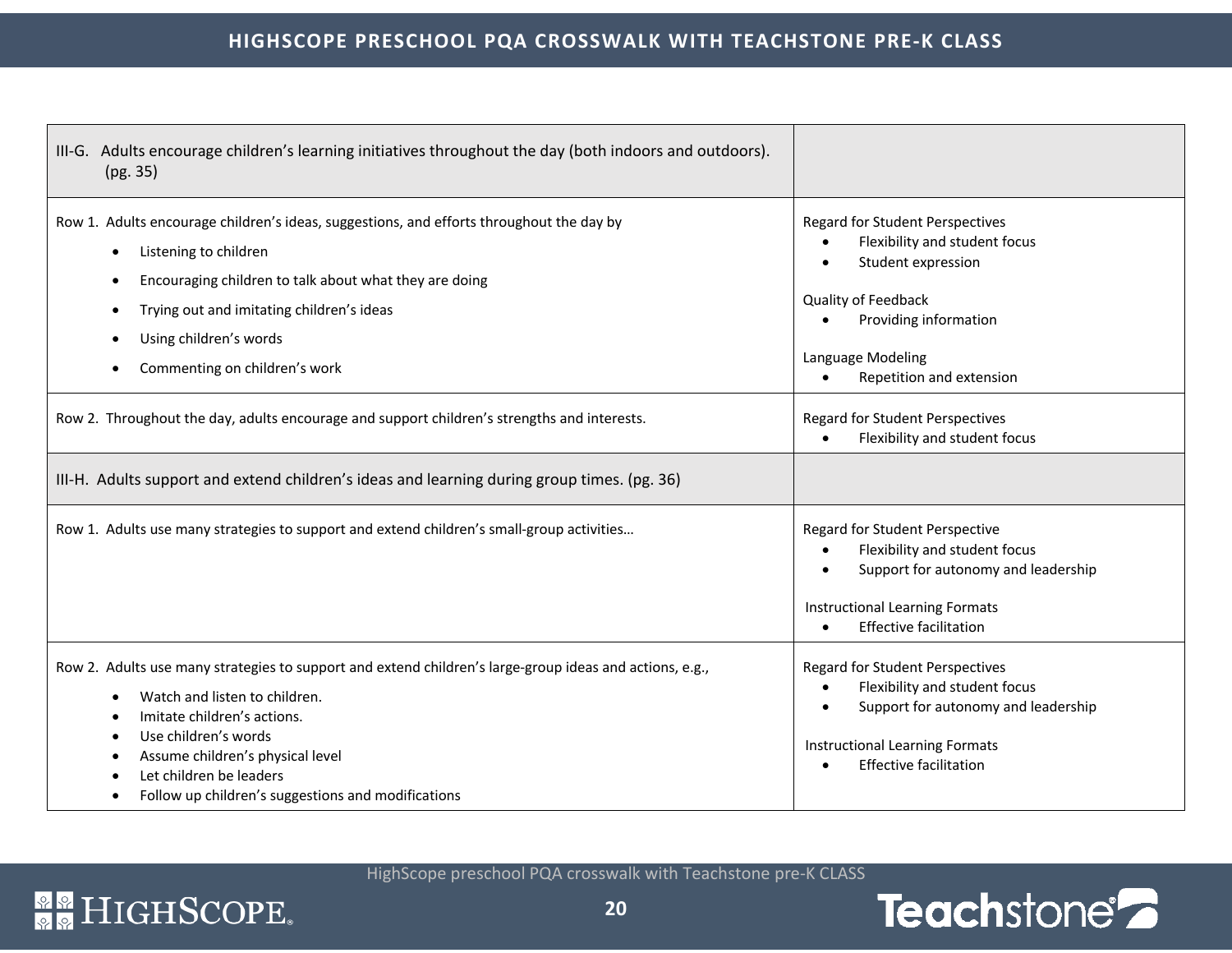| III-I. Adults provide opportunities for children to explore and use materials at their own developmental<br>level and pace. (pg. 37) |                                                                                                                                          |
|--------------------------------------------------------------------------------------------------------------------------------------|------------------------------------------------------------------------------------------------------------------------------------------|
| Row 1. Adults encourage children to explore and use materials at their own developmental level and pace                              | <b>Regard for Student Perspectives</b><br>Flexibility and student focus<br>$\bullet$<br>Support for autonomy and leadership<br>$\bullet$ |
| Row 2. Adults encourage children to use materials in individual ways.                                                                | <b>Regard for Student Perspectives</b><br>Flexibility and student focus<br>$\bullet$                                                     |
| Row 3. Adults support children when they choose to repeat an activity (e.g., not redirecting the child to try<br>something else).    | <b>Regard for Student Perspectives</b><br>Flexibility and student focus                                                                  |
| III-J. Adults acknowledge individual children's accomplishments. (pg. 38)                                                            |                                                                                                                                          |
| Row 1. Adults do not praise.                                                                                                         | Quality of Feedback<br>Providing Information                                                                                             |
| Row 2. Adults do not give rewards for children's accomplishments.                                                                    | Not observed by CLASS                                                                                                                    |
| Row 3. Adults use encouragement to acknowledge individual children's efforts and ideas.                                              | Quality of Feedback<br>Encouragement and affirmation<br>$\bullet$                                                                        |
| III-K. Adults encourage children to interact with and turn to one another for assistance throughout the<br>day. (pg. 39)             |                                                                                                                                          |
| Row 1. Adults regularly encourage children to interact with one another in ways appropriate to their<br>developmental levels.        | <b>Positive Climate</b><br>Relationships                                                                                                 |
| Row 2. Adults find many opportunities to refer children to one another                                                               | <b>Positive Climate</b><br>Relationships<br>Respect                                                                                      |

# **RE** HIGHSCOPE.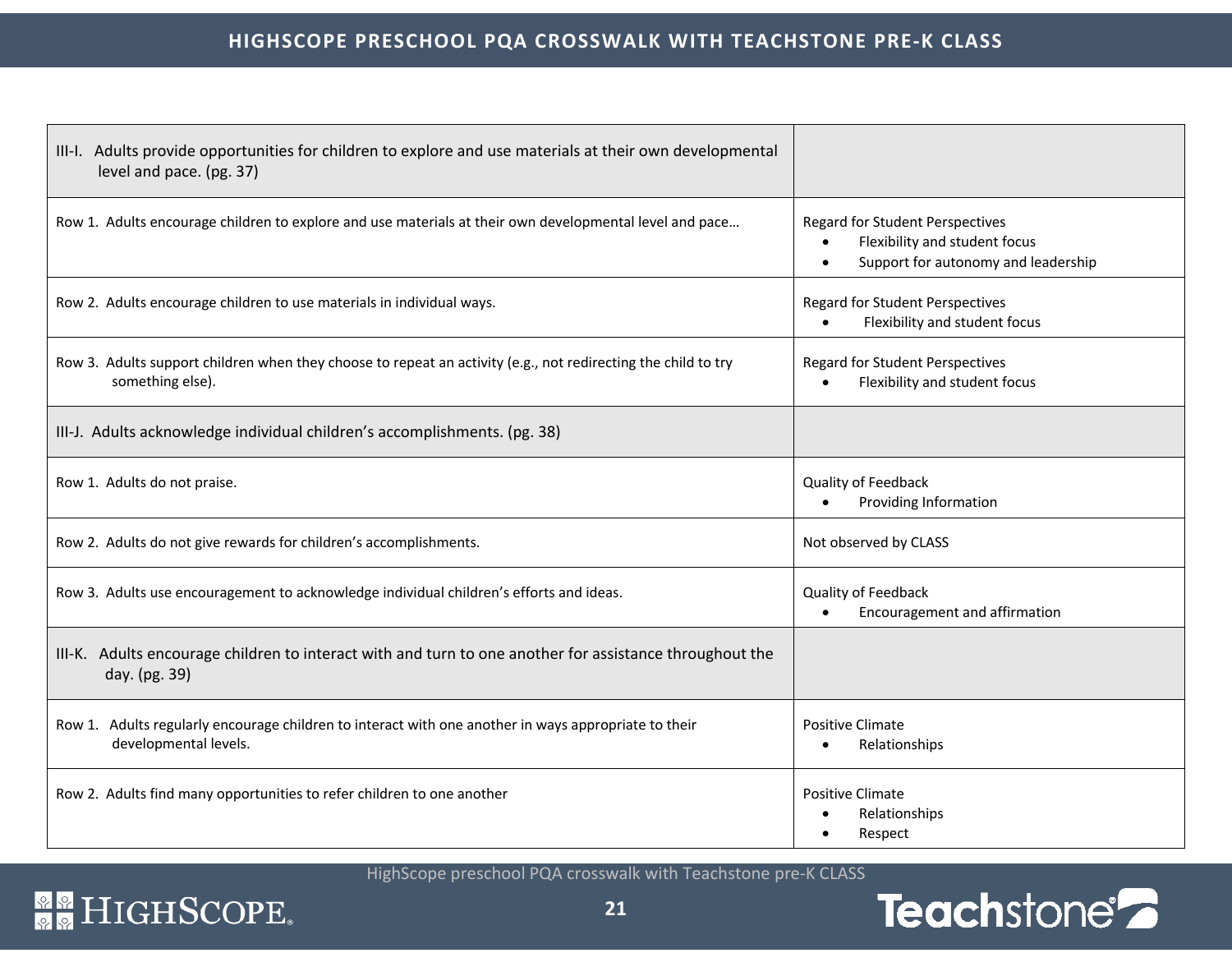|                                                                                                                                                                                | <b>Teacher Sensitivity</b><br>Responsiveness<br>Addresses problems                                                    |
|--------------------------------------------------------------------------------------------------------------------------------------------------------------------------------|-----------------------------------------------------------------------------------------------------------------------|
| III-L. Children have opportunities to solve problems with materials and do things for themselves. (pg.<br>40)                                                                  |                                                                                                                       |
| Row 1. Adults encourage children to do things for themselves.                                                                                                                  | Regard for student Perspectives<br>Support for autonomy and leadership                                                |
| Row 2. Children receive support for solving problems with materials                                                                                                            | <b>Teacher Sensitivity</b><br>Addresses problems<br>Quality of Feedback<br>Scaffolding<br>$\bullet$                   |
| III-M. Adults involve children in resolving conflicts. (pg. 41)                                                                                                                |                                                                                                                       |
| Row 1. Adults treat conflict situations with children matter of factly.                                                                                                        | <b>Teacher Sensitivity</b><br>Addresses problems<br><b>Behavior Management</b><br>Redirection of misbehavior          |
| Row 2. Adults diffuse the conflict situation before moving into problem-solving:<br>Approach children calmly and stop any hurtful actions.<br>Acknowledge children's feelings. | <b>Teacher Sensitivity</b><br>Responsiveness<br><b>Behavior Management</b><br>Redirection of misbehavior<br>$\bullet$ |
| Row 3. Adults involve children in identifying the problem.<br>Gather information from the children (what happened, what upset the children).<br>Restate the problem.<br>٠      | <b>Teacher Sensitivity</b><br>Addresses problems                                                                      |

# Teachstone<sup>2</sup>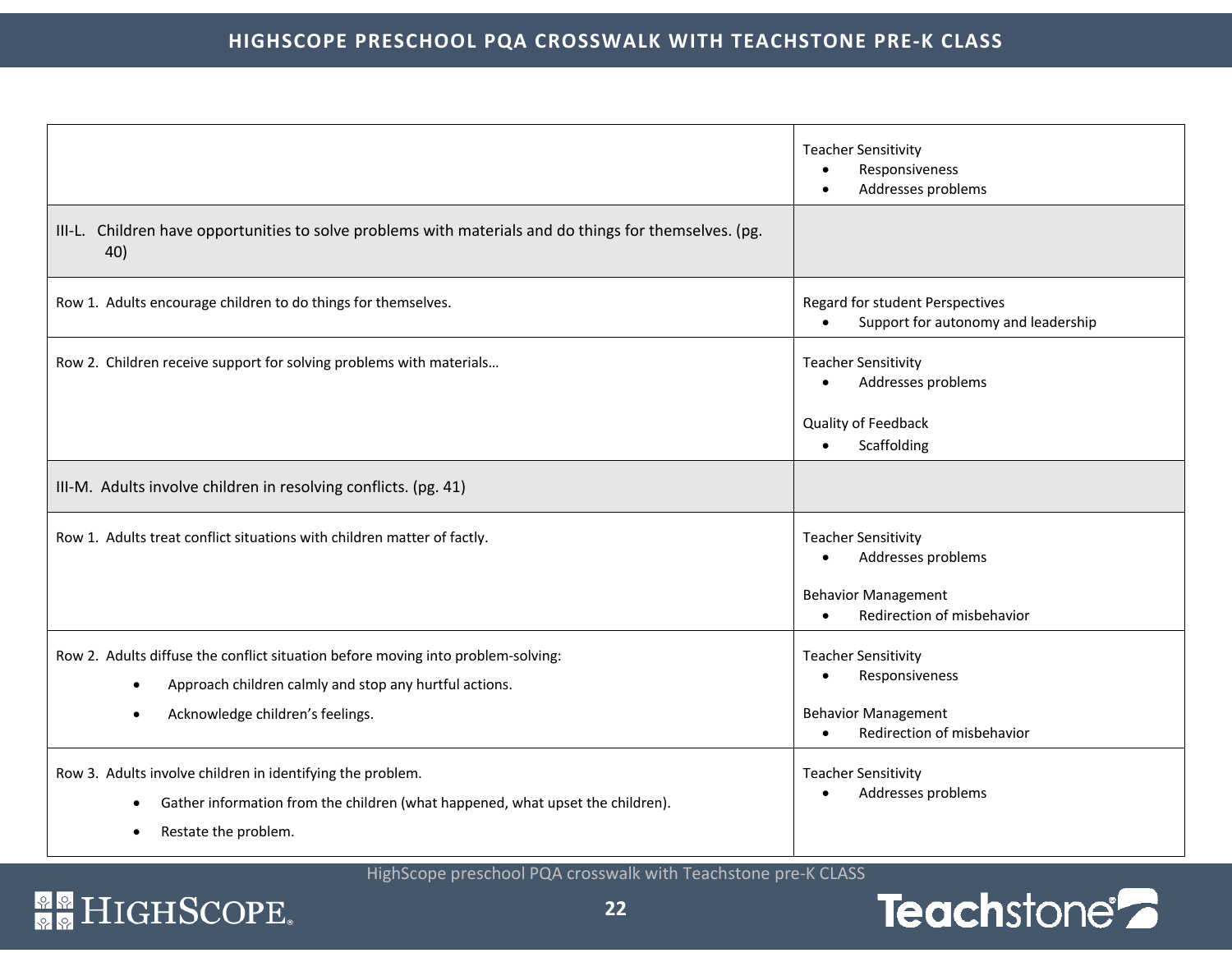#### **HIGHSCOPE PRESCHOOL PQA CROSSWALK WITH TEACHSTONE PRE-K CLASS**

| Row 4. Adults involve children in the process of finding and choosing a solution for a problem: | Teacher Sensitivity<br>Addresses problems |
|-------------------------------------------------------------------------------------------------|-------------------------------------------|
| Ask children for solutions and encourage them to choose one together.                           | Responsiveness                            |
| Be prepared to give follow-up support when children act on their decisions.                     |                                           |

![](_page_23_Picture_3.jpeg)

![](_page_23_Picture_5.jpeg)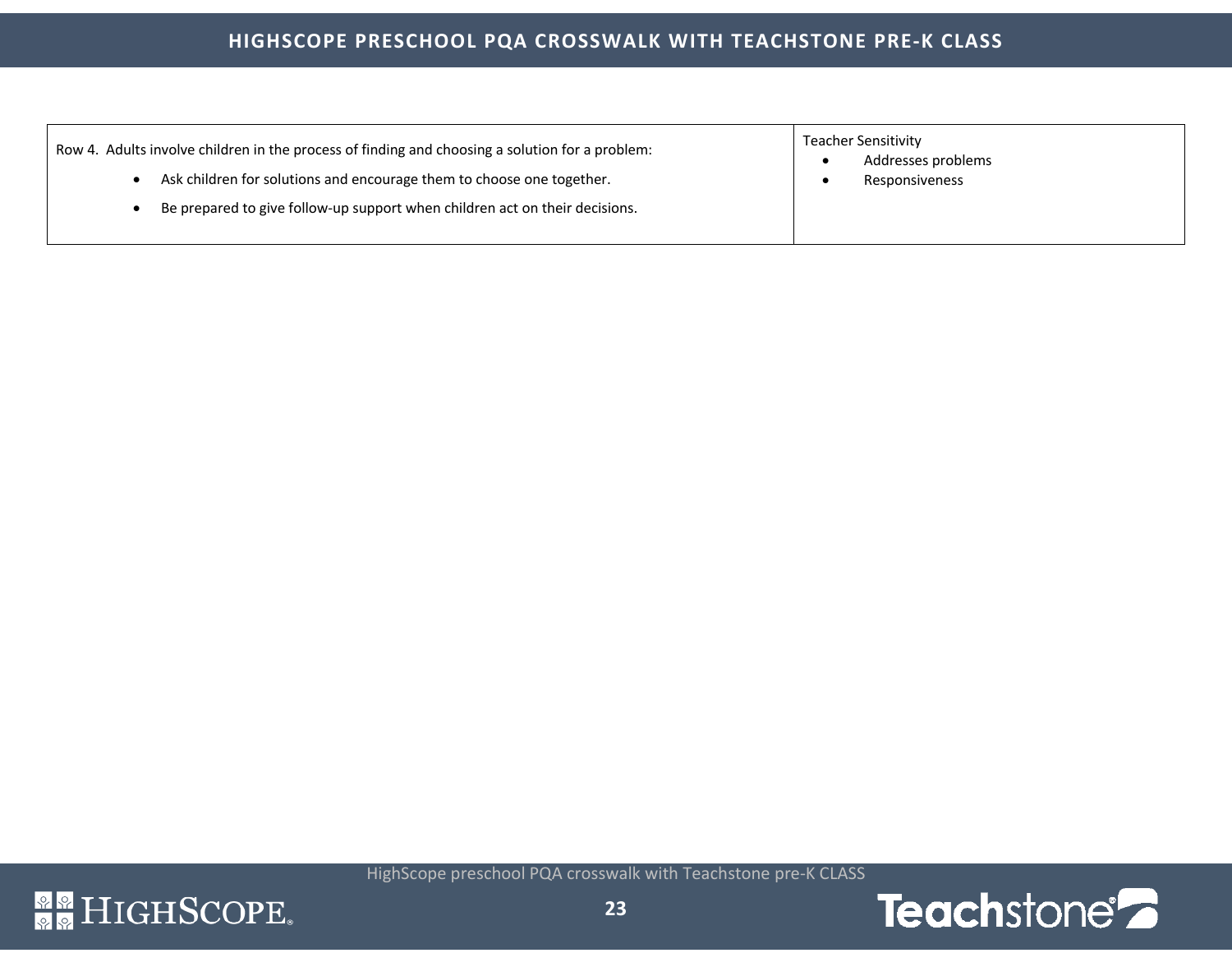**Pre-K Classroom Assessment Scoring System (CLASS) Crosswalk With Preschool Program Quality Assessment (PQA)** 

![](_page_24_Picture_3.jpeg)

![](_page_24_Picture_4.jpeg)

<span id="page-24-0"></span>![](_page_24_Picture_5.jpeg)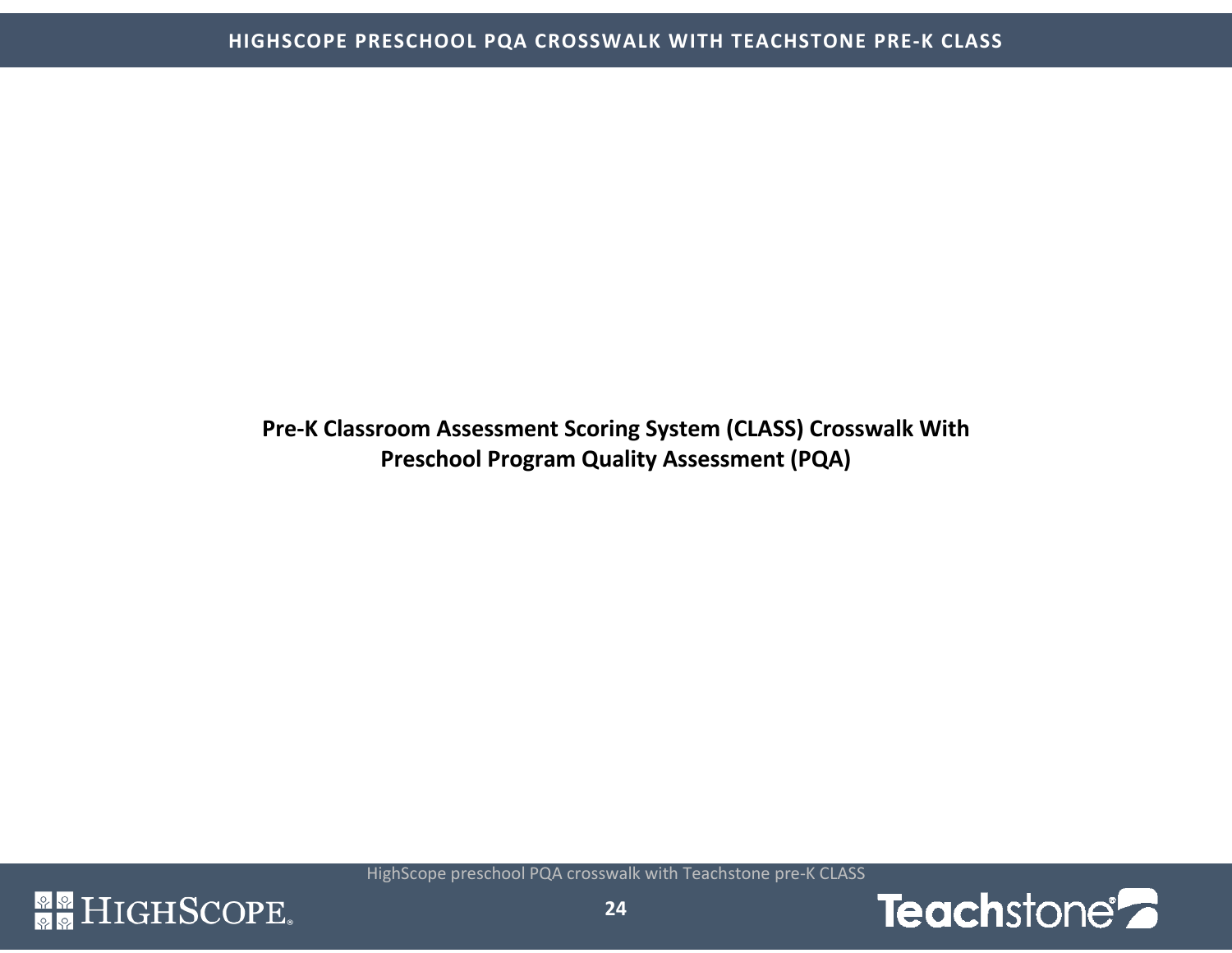### <span id="page-25-0"></span>I. Emotional Support Domain

| <b>Positive Climate</b>                                                                                                     |                                                                                                                                                                                                                                                                                                                                                                                                                                                                                         |
|-----------------------------------------------------------------------------------------------------------------------------|-----------------------------------------------------------------------------------------------------------------------------------------------------------------------------------------------------------------------------------------------------------------------------------------------------------------------------------------------------------------------------------------------------------------------------------------------------------------------------------------|
| <b>Pre-K CLASS</b>                                                                                                          | <b>Preschool PQA</b>                                                                                                                                                                                                                                                                                                                                                                                                                                                                    |
| <b>Relationships</b><br>Physical proximity<br>Shared activities<br>Peer assistance<br>Matched affect<br>Social conversation | II-J. The program has a set cleanup time with reasonable expectations and choices for children: Row 2<br>II-K. The program has a time each day for snacks or meals that encourage social interaction: Row 4, Row 5<br>III-C. Adults create a warm caring atmosphere for children: Row 1<br>III-F. Adults participate as partners in children's play: Row 1<br>III-K. Adults encourage children to interact with and turn to one another for assistance throughout the day: Row 1, Row 2 |
| <b>Positive affect</b><br>Smiling<br>Laughter<br>Enthusiasm                                                                 | III-C. Adults create a warm caring atmosphere for children: Row 1                                                                                                                                                                                                                                                                                                                                                                                                                       |
| <b>Positive communication</b><br>Verbal affection<br>Physical affection<br>Positive expectations                            | III-C. Adults create a warm caring atmosphere for children: Row 1<br>(Note: General praise statements to be captured here - quality encouragement is captured in QFB [see III-J. Adults<br>acknowledge individual children's accomplishments. Row 1])                                                                                                                                                                                                                                   |
| Respect<br>Eye contact<br>Warm, calm voice<br>Respectful language<br>Cooperation and/or sharing                             | III-C. Adults create a warm caring atmosphere for children: Row 1, Row 4<br>III-K. Adults encourage children to interact with and turn to one another for assistance throughout the day: Row 2                                                                                                                                                                                                                                                                                          |

![](_page_25_Picture_5.jpeg)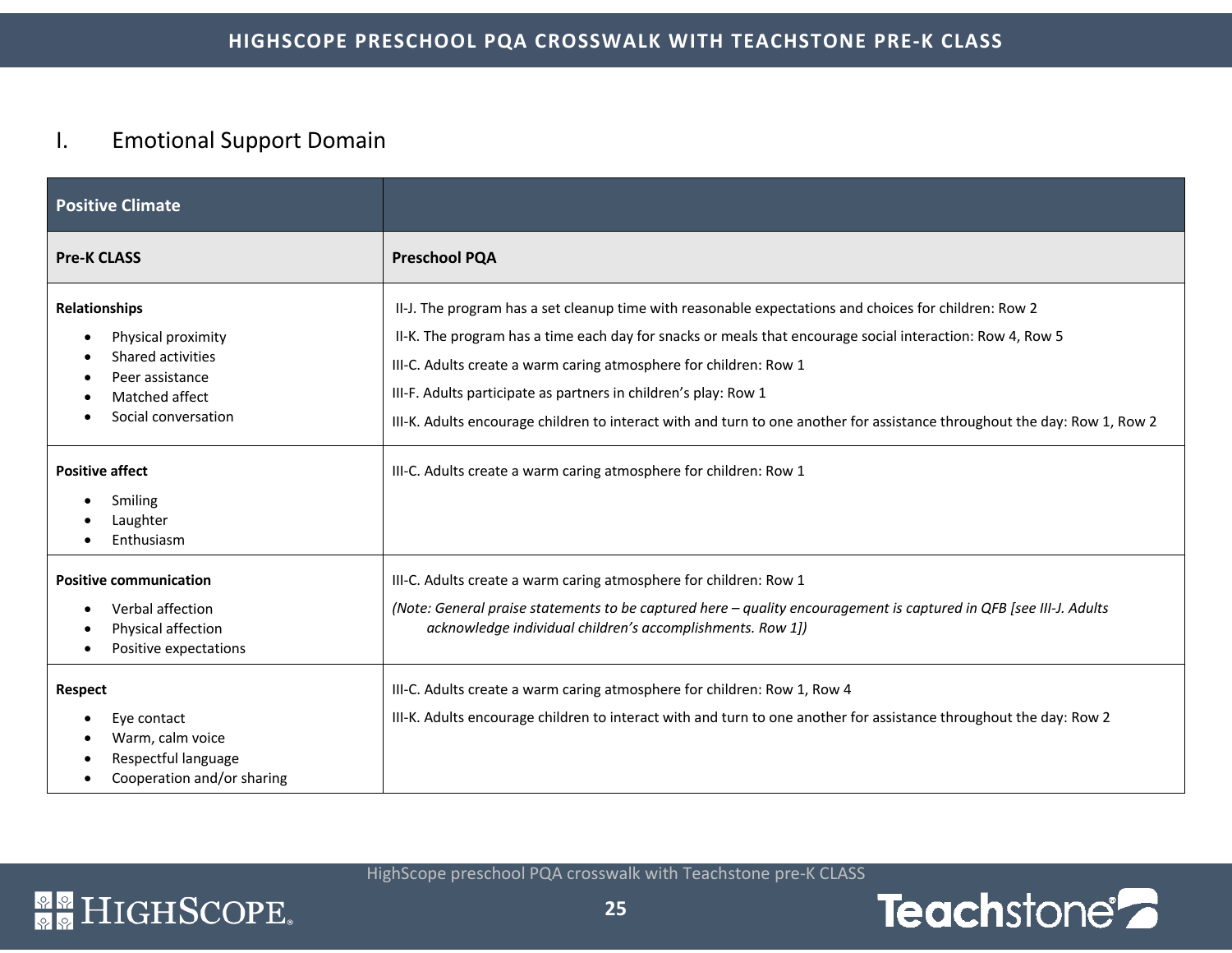#### **HIGHSCOPE PRESCHOOL PQA CROSSWALK WITH TEACHSTONE PRE-K CLASS**

| <b>Negative Climate</b>                                                                                                      |                                                                                                              |
|------------------------------------------------------------------------------------------------------------------------------|--------------------------------------------------------------------------------------------------------------|
| <b>Pre-K CLASS</b>                                                                                                           | <b>Preschool PQA</b>                                                                                         |
| <b>Negative affect</b><br>• Irritability<br>Anger<br>Harsh voice<br>Peer aggression<br>Disconnected or escalating negativity | III-C. Adults create a warm caring atmosphere for children: Row 1, Row 4<br>(Note-see PQA level 1 indicator) |
| <b>Punitive control</b><br>Yelling<br>Threats<br>Physical control<br>Harsh punishment                                        | III-C. Adults create a warm caring atmosphere for children: Row 1, Row 4<br>(Note-see PQA level 1 indicator) |
| Sarcasm/disrespect<br>Sarcastic voice/statement<br>Teasing<br>Humiliation                                                    | III-C. Adults create a warm caring atmosphere for children: Row 1, Row 4                                     |
| Severe negativity<br>Victimization<br><b>Bullying</b><br>Physical punishments                                                | III-C. Adults create a warm caring atmosphere for children: Row 1, Row 4                                     |

![](_page_26_Picture_5.jpeg)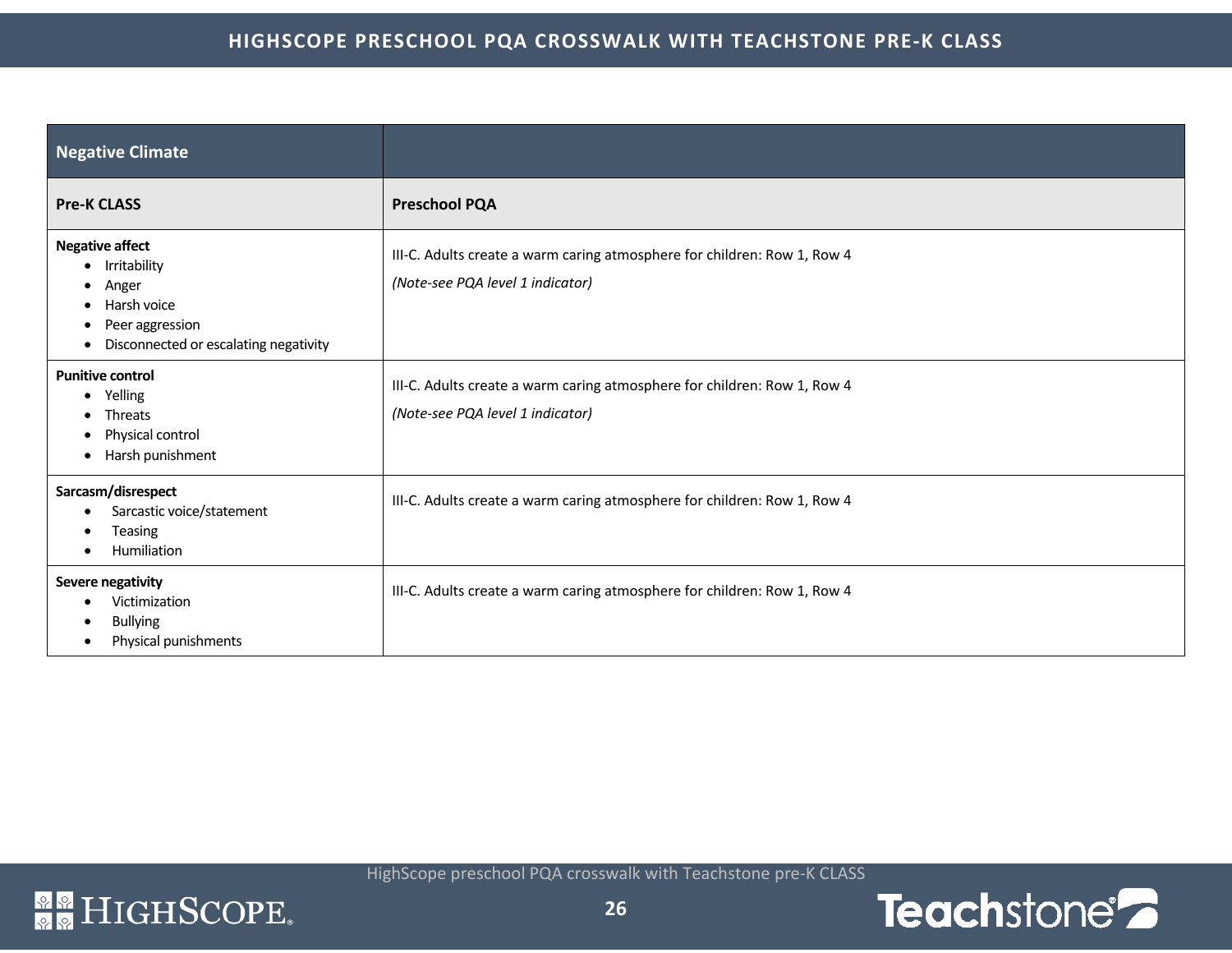| <b>Teacher Sensitivity</b>                                                                                                               |                                                                                                                                                                                                                                                                                                                                                                                                                               |
|------------------------------------------------------------------------------------------------------------------------------------------|-------------------------------------------------------------------------------------------------------------------------------------------------------------------------------------------------------------------------------------------------------------------------------------------------------------------------------------------------------------------------------------------------------------------------------|
| <b>Pre-K CLASS</b>                                                                                                                       | <b>Preschool PQA</b>                                                                                                                                                                                                                                                                                                                                                                                                          |
| <b>Awareness</b><br>Anticipates problems and plans<br>appropriately<br>Notices lack of understanding and/or<br>$\bullet$<br>difficulties | III-C. Adults create a warm and caring atmosphere for children: Row 2, Row 5                                                                                                                                                                                                                                                                                                                                                  |
| <b>Responsiveness</b><br>Acknowledges emotions<br>Provides comfort and assistance<br>Provides individualized support                     | III-B. Children's separation from home and daily entry to the program are handled with sensitivity and respect: Row 1, Row<br>2, Row 3<br>III-C. Adults create a warm and caring atmosphere for children: Row 5<br>III-K. Adults encourage children to interact with and turn to one another for assistance throughout the day: Row 2, Row 2,<br>Row 4<br>III-M. Adults involve children in resolving conflicts: Row 2, Row 4 |
| <b>Addresses Problems</b><br>Helps in an effective and timely manner<br>Helps resolve problems                                           | III-K. Adults encourage children to interact with and turn to one another for assistance throughout the day: Row 2<br>III-L. Children have opportunities to solve problems with materials and do things for themselves: Row 2<br>III-M. Adults involve children in resolving conflicts: Row 1, Row 3, Row 4                                                                                                                   |
| <b>Student Comfort</b><br>Seeks support and guidance<br>Freely participates<br>Takes risks                                               | III-C. Adults create a warm and caring atmosphere for children: Row 6                                                                                                                                                                                                                                                                                                                                                         |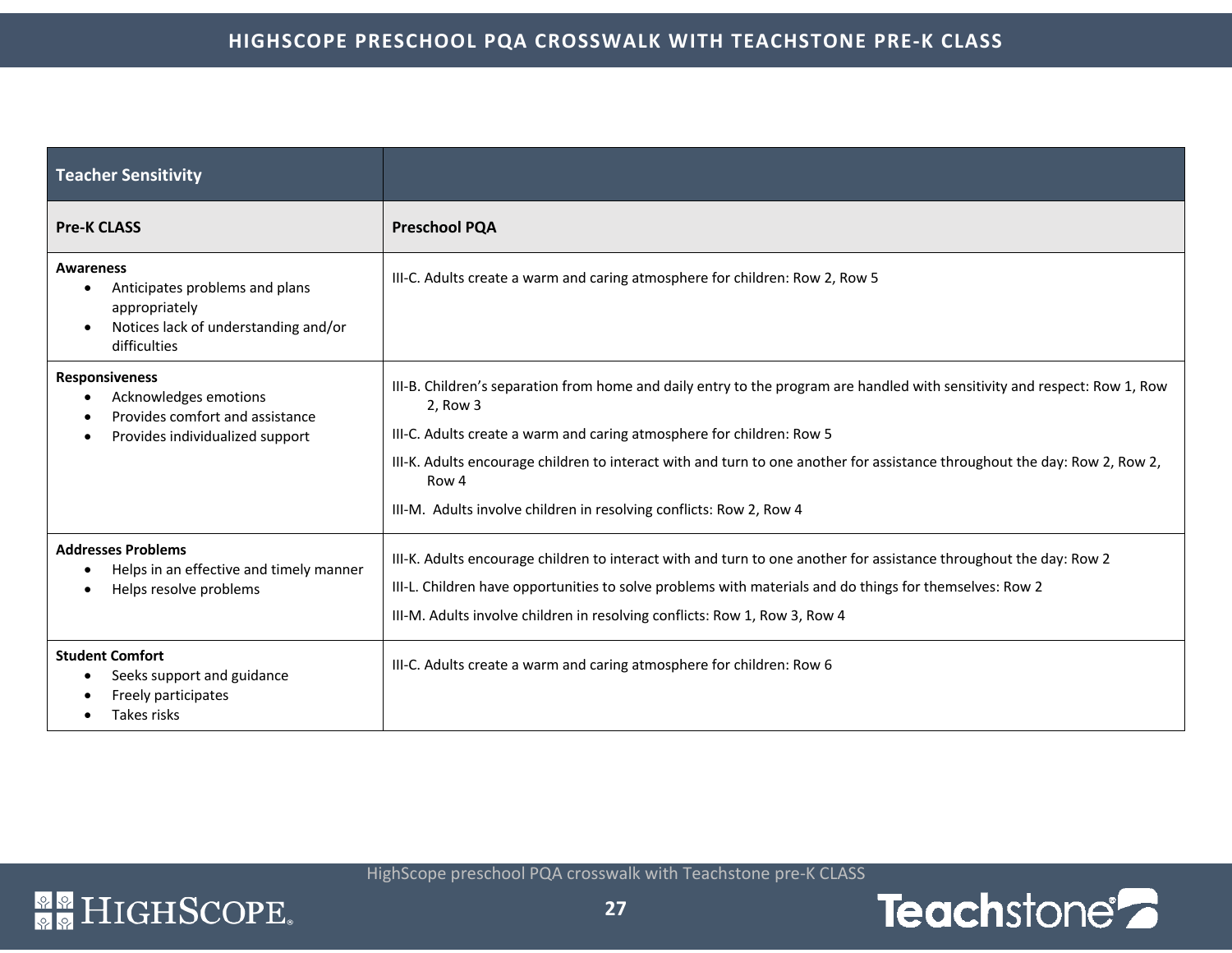| <b>Regard for Student Perspective</b>                                                                                 |                                                                                                                                                                    |
|-----------------------------------------------------------------------------------------------------------------------|--------------------------------------------------------------------------------------------------------------------------------------------------------------------|
| <b>Pre-K CLASS</b>                                                                                                    | <b>Preschool PQA</b>                                                                                                                                               |
| <b>Flexibility and student focus</b><br>Shows flexibility<br>Incorporates children's ideas<br>Follows student's leads | II-E. The program has time each day (e.g., work time, choice time, center time, free play) during which children initiate and<br>carry out their intentions: Row 3 |
|                                                                                                                       | II-G. The program has a time each day for small-group activities that reflect and extend children's interests and<br>development: Row 2                            |
|                                                                                                                       | II-H. The program has a time each day for large-group activities that reflect and extend children's interests and<br>development: Row 2                            |
|                                                                                                                       | II-I. During transition times, children have reasonable choices about activities and timing as they move from one activity to<br>the next: Row 3                   |
|                                                                                                                       | II-J. The program has a set cleanup time with reasonable expectations and choices for children: Row 3                                                              |
|                                                                                                                       | II-K. The program has a time each day for snacks or meals that encourage social interaction: Row 2, Row 3                                                          |
|                                                                                                                       | III-F. Adults participate as partners in children's play: Row 2                                                                                                    |
|                                                                                                                       | III-G. Adults encourage children's learning initiatives throughout the day (both indoors and outdoors): Row 1, Row 2                                               |
|                                                                                                                       | III-H. Adults support and extend children's ideas and learning during group times: Row 1, Row 2                                                                    |
|                                                                                                                       | III-I. Adults provide opportunities for children to explore and use materials at their own developmental level and pace: Row<br>1, Row 2, Row 3                    |
| Support for autonomy and leadership                                                                                   | I-E. Classroom areas and materials are systemically arranged, labeled, and accessible to the children: Row 4                                                       |
| Allows choice<br>Allows students to lead lessons<br>Gives students responsibility                                     | II-D. The program has a time each day during which children make plans and indicate their plans to adults: Row 4                                                   |
|                                                                                                                       | II-E. The program has time each day (e.g., work time, choice time, center time, free play) during which children initiate and<br>carry out their intentions: Row 2 |
|                                                                                                                       | II-G. The program has a time each day for small-group activities that reflect and extend children's interests and<br>development: Row 2                            |
|                                                                                                                       | II-H. The program has a time each day for large-group activities that reflect and extend children's interests and                                                  |

# **RE** HIGHSCOPE.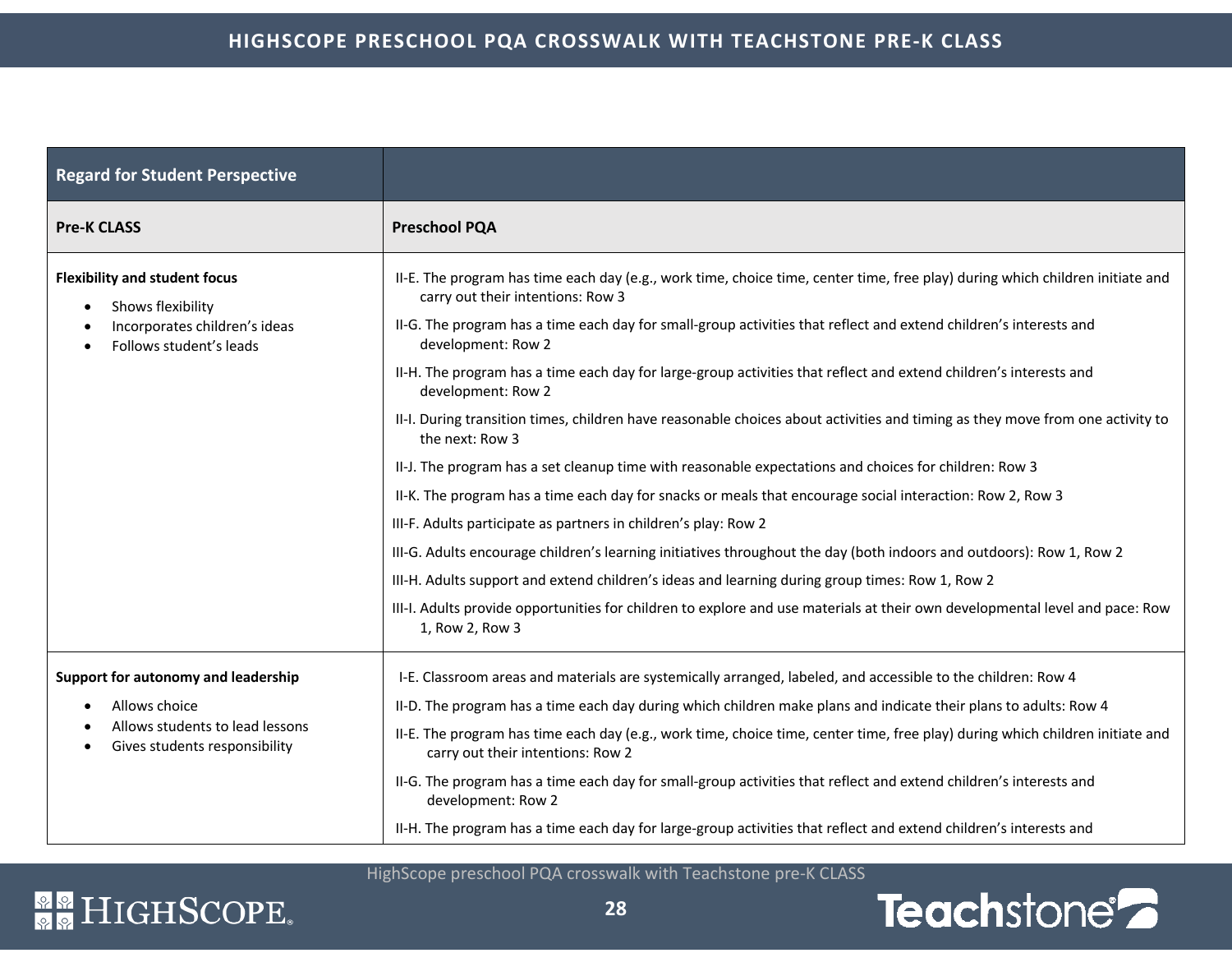|                                                                                        | development: Row 2<br>II-I. During transition times, children have reasonable choices about activities and timing as they move from one activity to<br>the next: Row 1<br>II-J. The program has a set cleanup time with reasonable expectations and choices for children: Row 3, Row 4<br>II-K. The program has a time each day for snacks or meals that encourage social interaction: Row 2, Row 3<br>III-H. Adults support and extend children's ideas and learning during group times: Row 1, Row 2<br>III-I. Adults provide opportunities for children to explore and use materials at their own developmental level and pace: Row<br>1 |
|----------------------------------------------------------------------------------------|---------------------------------------------------------------------------------------------------------------------------------------------------------------------------------------------------------------------------------------------------------------------------------------------------------------------------------------------------------------------------------------------------------------------------------------------------------------------------------------------------------------------------------------------------------------------------------------------------------------------------------------------|
|                                                                                        | III-L. Children have opportunities to solve problems with materials and do things for themselves: Row 1                                                                                                                                                                                                                                                                                                                                                                                                                                                                                                                                     |
| <b>Student expression</b><br>Encourages student talk<br>Elicits ideas and perspectives | II-G. The program has a time each day for small-group activities that reflect and extend children's interests and<br>development: Row 2<br>II-H. The program has a time each day for large-group activities that reflect and extend children's interests and<br>development: Row 2                                                                                                                                                                                                                                                                                                                                                          |
|                                                                                        | III-G. Adults encourage children's learning initiatives throughout the day (both indoors and outdoors): Row 1                                                                                                                                                                                                                                                                                                                                                                                                                                                                                                                               |
| <b>Restriction of movement</b><br>Allows movement<br>Is not rigid                      | II-E. The program has time each day (e.g., work time, choice time, center time, free play) during which children initiate and<br>carry out their intentions: Row 2, Row 3                                                                                                                                                                                                                                                                                                                                                                                                                                                                   |

![](_page_29_Picture_5.jpeg)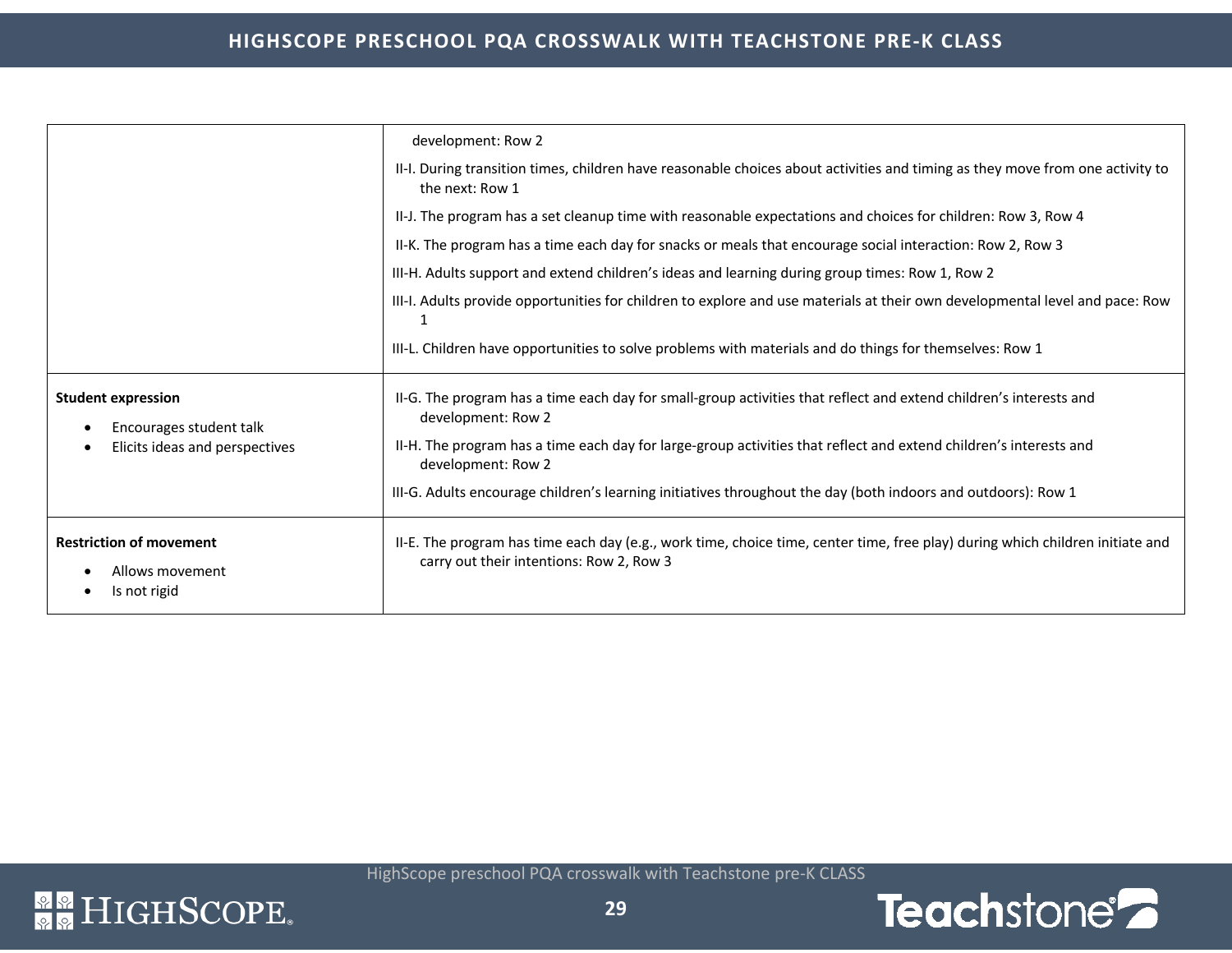### <span id="page-30-0"></span>II. Classroom Organization Domain

| <b>Behavior Management</b>                                                                                                                                                        |                                                                     |
|-----------------------------------------------------------------------------------------------------------------------------------------------------------------------------------|---------------------------------------------------------------------|
| <b>Pre-K CLASS</b>                                                                                                                                                                | <b>Preschool PQA</b>                                                |
| <b>Clear behavior expectations</b><br>Clear behavior expectations<br>٠<br>Proactive<br>Redirection of misbehavior<br>Student behavior                                             | Not observed in PQA                                                 |
| Proactive<br>Anticipates problem behavior or<br>$\bullet$<br>escalation<br>Low reactivity<br>Monitors<br>$\bullet$                                                                | Not observed in PQA                                                 |
| <b>Redirection of misbehavior</b><br>Effective reduction of misbehavior<br>$\bullet$<br>Attention to the positive<br>Uses subtle cues to redirect<br><b>Efficient redirection</b> | III-M. Adults involve children in resolving conflicts: Row 1, Row 2 |
| <b>Student behavior</b><br>Frequent compliance<br>Little aggression or defiance                                                                                                   | Not observed in PQA                                                 |

![](_page_30_Picture_4.jpeg)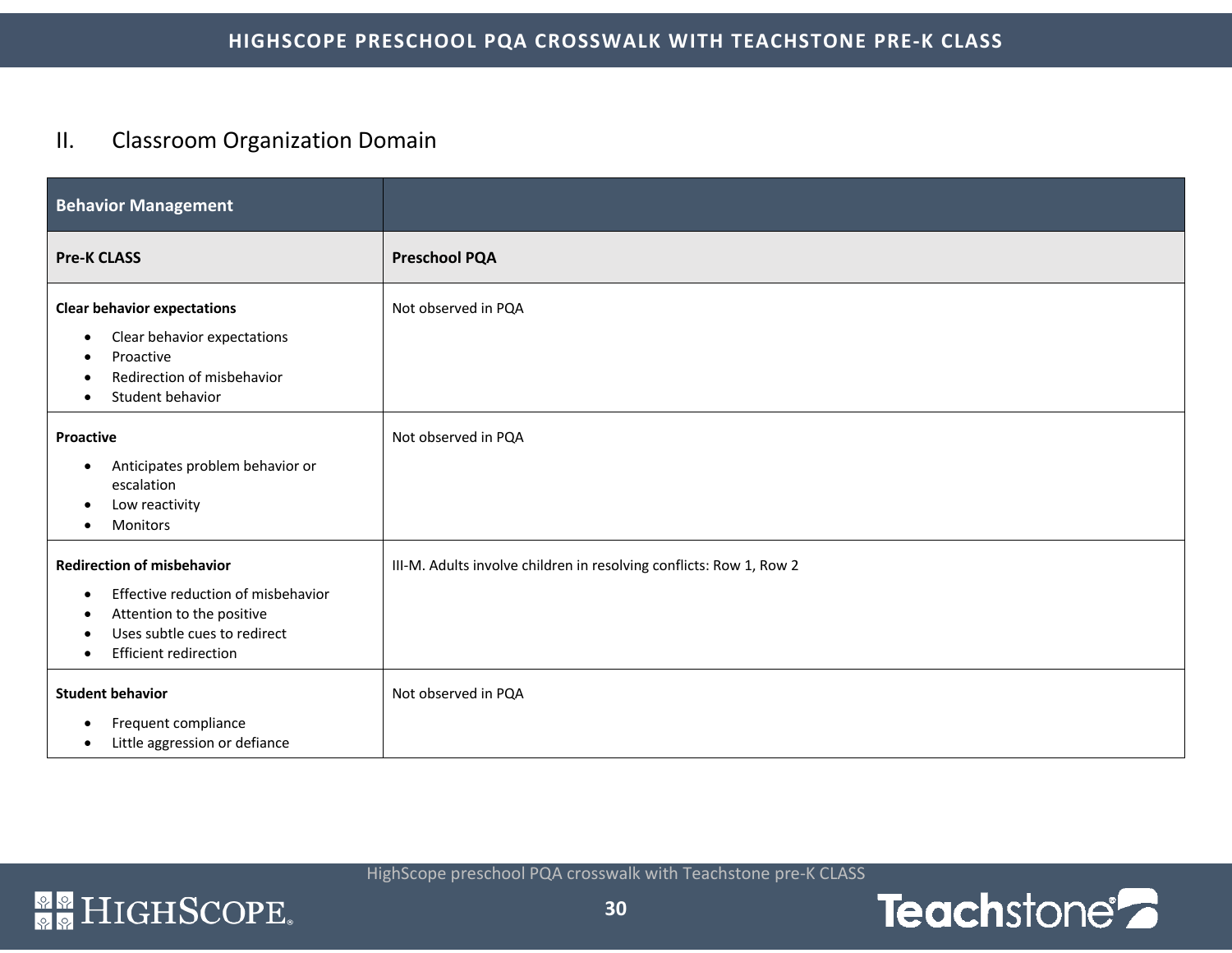| <b>Instructional Learning Formats</b>                                                                                                                        |                                                                                                                                                                                                                                                                                                                                                                                                                |
|--------------------------------------------------------------------------------------------------------------------------------------------------------------|----------------------------------------------------------------------------------------------------------------------------------------------------------------------------------------------------------------------------------------------------------------------------------------------------------------------------------------------------------------------------------------------------------------|
| <b>Pre-K CLASS</b>                                                                                                                                           | <b>Preschool PQA</b>                                                                                                                                                                                                                                                                                                                                                                                           |
| <b>Effective facilitation</b><br>Teacher involvement<br><b>Effective questioning</b><br>Expanding children's involvement                                     | III-F. Adults participate as partners in children's play: Row 1, Row 2, Row 3<br>III-H. Adults support and extend children's ideas and learning during group times: Row 1, Row 2                                                                                                                                                                                                                               |
| Variety of modalities and materials<br>Range of auditory, visual, and movement<br>activities<br>Interesting and creative materials<br>Hands-on opportunities | I-F. Classroom materials are varied, manipulative, open-ended, and authentic and appeal to multiple senses: Row 1, Row 2<br>II-D. The program has a time each day during which children make plans and indicate their plans to adults: Row 2<br>II-F. The program has a time each day during which children remember and review their activities and share with adults<br>and peers what they have done: Row 2 |
| <b>Student interest</b><br>Active participation<br>Listening<br>Focused attention                                                                            | II-C. An appropriate amount of time is allotted for each part of the daily routine: Row 2                                                                                                                                                                                                                                                                                                                      |
| <b>Clarity of learning objectives</b><br>Advanced organizers<br>Summaries<br><b>Reorientation statements</b>                                                 | Not observed in PQA                                                                                                                                                                                                                                                                                                                                                                                            |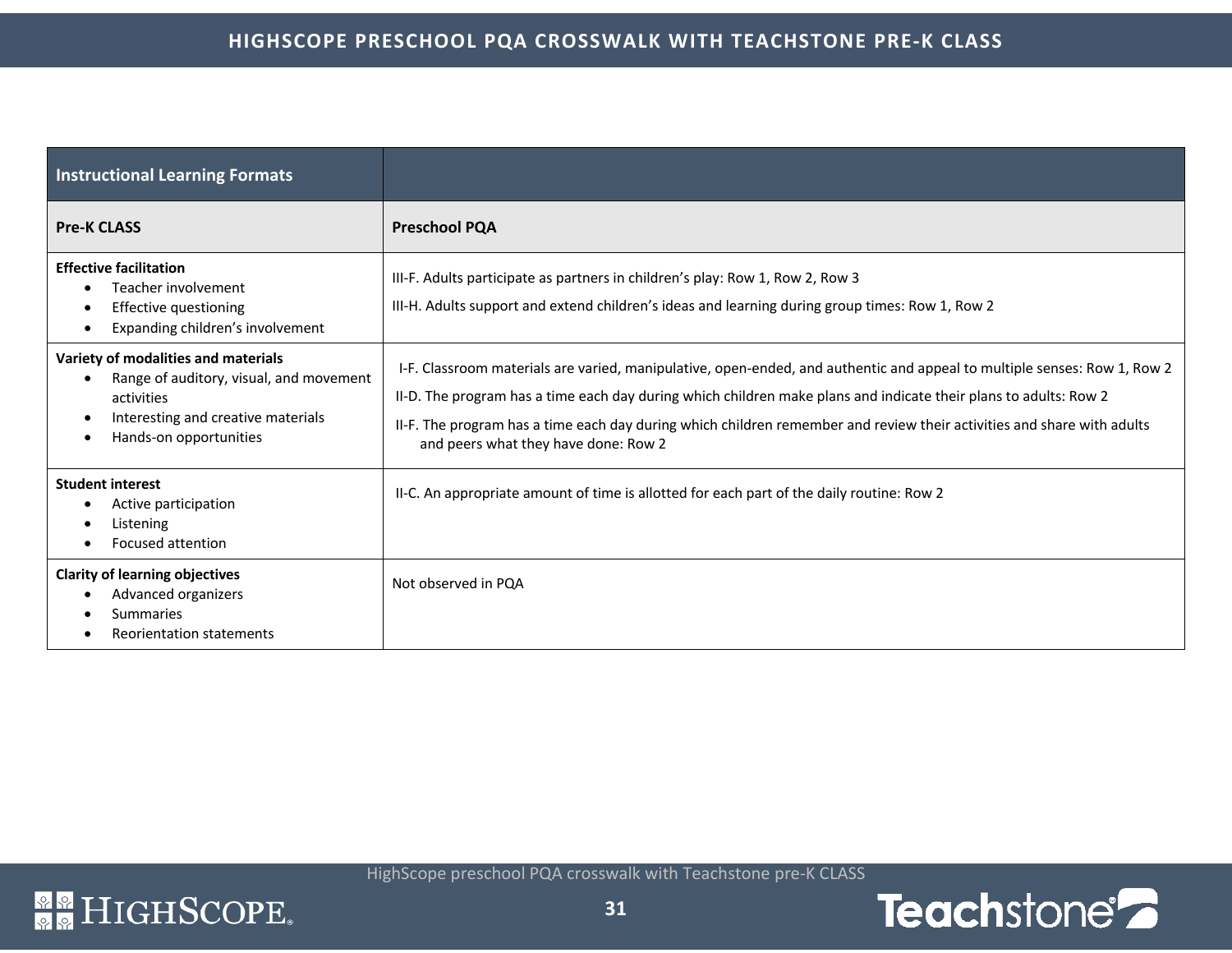### <span id="page-32-0"></span>III. Instructional Support Domain

| <b>Concept Development</b>                                                                                                                                                       |                                                                                                                                                                                                                                                                                                                 |
|----------------------------------------------------------------------------------------------------------------------------------------------------------------------------------|-----------------------------------------------------------------------------------------------------------------------------------------------------------------------------------------------------------------------------------------------------------------------------------------------------------------|
| <b>Pre-K CLASS</b>                                                                                                                                                               | <b>Preschool PQA</b>                                                                                                                                                                                                                                                                                            |
| <b>Analysis and reasoning</b><br>Why and how questions<br>-<br>Problem solving<br>$\bullet$<br>Prediction/experimentation<br>$\bullet$<br>Classification/comparing<br>Evaluation | II-F. The program has a time each day during which children remember and review their activities and share with adults<br>and peers what they have done: Row 3<br>(Note: during recall time - this aligns with the behavioral marker of Evaluation, and would be dependent on the depth of the<br>interaction). |
| <b>Creating</b><br>Brainstorming<br>Planning<br>Producing                                                                                                                        | II-D. The program has a time each day during which the children make plans and indicate their plans to adults: Row 3<br>(Note: during planning time - this aligns with the behavioral maker Planning and would be dependent on the depth of the<br>interaction).                                                |
| Integration<br>Connects concepts<br>Integrates with previous knowledge<br>$\bullet$                                                                                              | Not observed in PQA                                                                                                                                                                                                                                                                                             |
| <b>Connections to the real world</b><br>Real-world applications<br>Related to students' lives                                                                                    | Not observed in PQA                                                                                                                                                                                                                                                                                             |

![](_page_32_Picture_6.jpeg)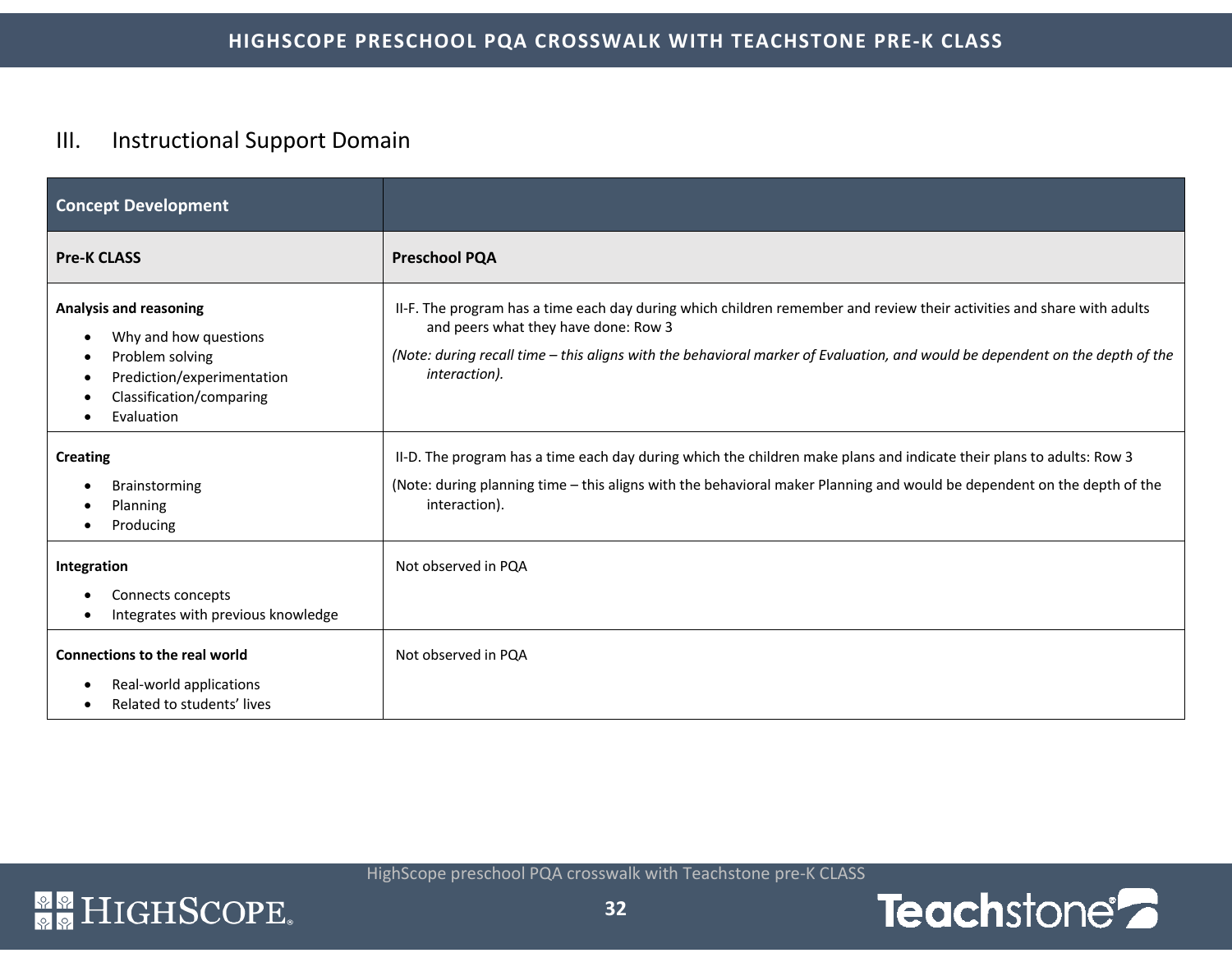| <b>Quality of Feedback = Partial Match</b>                                                                    |                                                                                                                                                             |
|---------------------------------------------------------------------------------------------------------------|-------------------------------------------------------------------------------------------------------------------------------------------------------------|
| <b>Pre-K CLASS</b>                                                                                            | <b>Preschool PQA</b>                                                                                                                                        |
| <b>Scaffolding</b><br>$\bullet$ Hints<br>Assistance                                                           | III-L. Children have opportunities to solve problems with materials and do things for themselves: Row 2                                                     |
| <b>Feedback loops</b><br>Back-and-forth exchanges<br>Persistence by the teacher<br>Follow-up questions        | Not observed in PQA                                                                                                                                         |
| Prompting thought processes<br>Asks students to explain thinking<br>Queries response and actions              | III-D. Adults use a variety of strategies to encourage and support child language and communication: Row 4                                                  |
| <b>Providing information</b><br>Expansion<br>Clarification<br>Specific feedback                               | III-G. Adults encourage children's learning initiatives throughout the day: Row 1<br>III-J. Adults acknowledge individual children's accomplishments: Row 1 |
| <b>Encouragement and affirmation</b><br>Recognition<br>Reinforcement<br>-<br>Student persistence<br>$\bullet$ | III-J. Adults acknowledge individual children's accomplishments: Row 3                                                                                      |

![](_page_33_Picture_5.jpeg)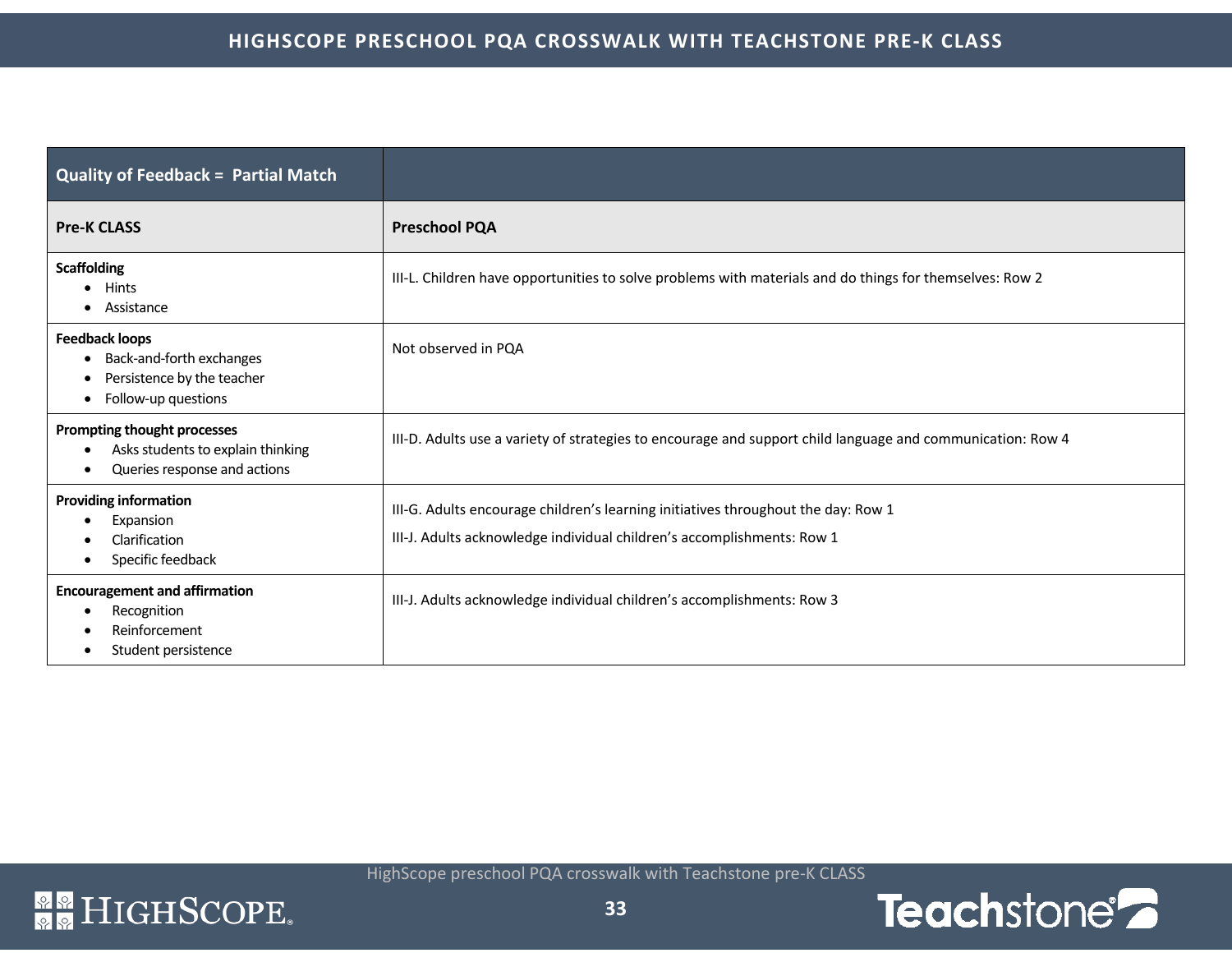| <b>Language Modeling</b>                                                                                                 |                                                                                                                                                                                                                                                                                                                                                                               |
|--------------------------------------------------------------------------------------------------------------------------|-------------------------------------------------------------------------------------------------------------------------------------------------------------------------------------------------------------------------------------------------------------------------------------------------------------------------------------------------------------------------------|
| <b>Pre-K CLASS</b>                                                                                                       | <b>Preschool PQA</b>                                                                                                                                                                                                                                                                                                                                                          |
| <b>Frequent conversation</b><br>Back-and-forth exchanges<br>Contingent responding<br>Peer conversations                  | II-K. The program has a time each day for snacks or meals that encourage social interaction: Row 5<br>III-D. Adults use a variety of strategies to encourage and support child language and communication.: Row 1, Row 2, Row 3<br>III-E. Adults use a variety of strategies to support classroom communication with children whose primary language is not<br>English: Row 2 |
| <b>Open-ended questions (Full Match)</b><br>Questions that require more than a one-<br>word response<br>Students respond | III-D. Adults use a variety of strategies to encourage and support child language and communication: Row 4                                                                                                                                                                                                                                                                    |
| <b>Repetition and extension</b><br>Repeats<br>Extends/elaborates                                                         | III-E. Adults use a variety of strategies to support classroom communication with children whose primary language is not<br>English: Row 1<br>III-G. Adults encourage children's learning initiatives throughout the day: Row 1                                                                                                                                               |
| Self- and parallel talk<br>Maps own actions with language<br>Maps students action with language                          | II-J. The program has a set cleanup time with reasonable expectations and choices for children: Row 3<br>(Note: during cleanup time)<br>III-E. Adults use a variety of strategies to support classroom communication with children whose primary language is not<br>English: Row 1                                                                                            |
| <b>Advanced language</b><br>Variety of words<br>Connected to familiar words and/or<br>ideas                              | Not observed in PQA                                                                                                                                                                                                                                                                                                                                                           |

![](_page_34_Picture_5.jpeg)